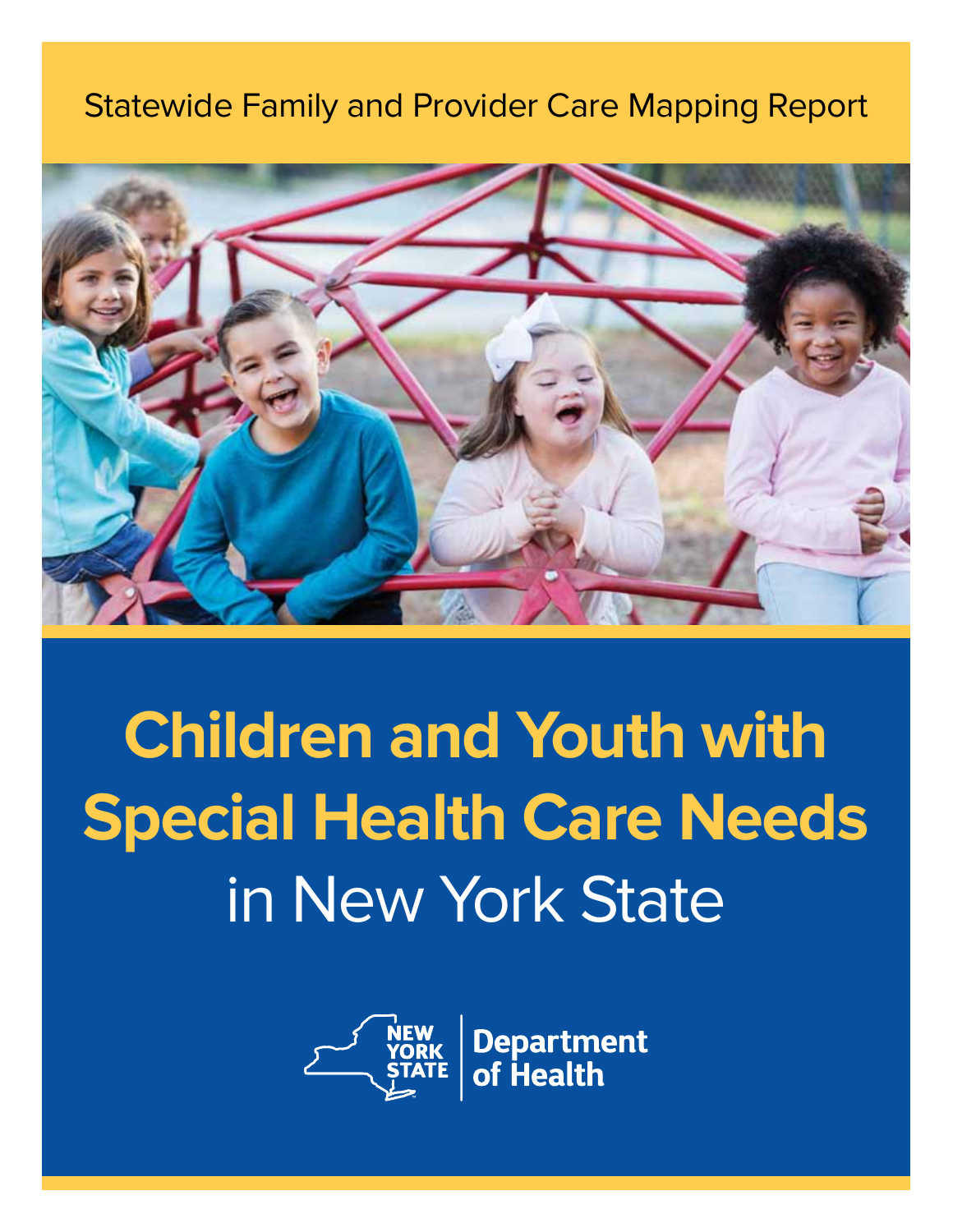# **Table of Contents**

| Children and Youth with Special Health Care Needs (CYSHCN) in New York State - |  |
|--------------------------------------------------------------------------------|--|
|                                                                                |  |
|                                                                                |  |
|                                                                                |  |
|                                                                                |  |
|                                                                                |  |
|                                                                                |  |
|                                                                                |  |
|                                                                                |  |
|                                                                                |  |
| <b>Appendix 1</b>                                                              |  |
| Feedback from Caregivers by Region Participating in Regional                   |  |
| <b>Appendix 2</b>                                                              |  |
| Feedback from Caregivers Participating in the New York City                    |  |
| <b>Appendix 3</b>                                                              |  |
| Feedback from Caregivers with Children Served by                               |  |
| <b>Appendix 4</b>                                                              |  |
| Feedback from Caregivers and Providers Participating in the Early Hearing      |  |
| <b>Appendix 5</b>                                                              |  |
| Feedback from Caregivers and Providers Obtained via                            |  |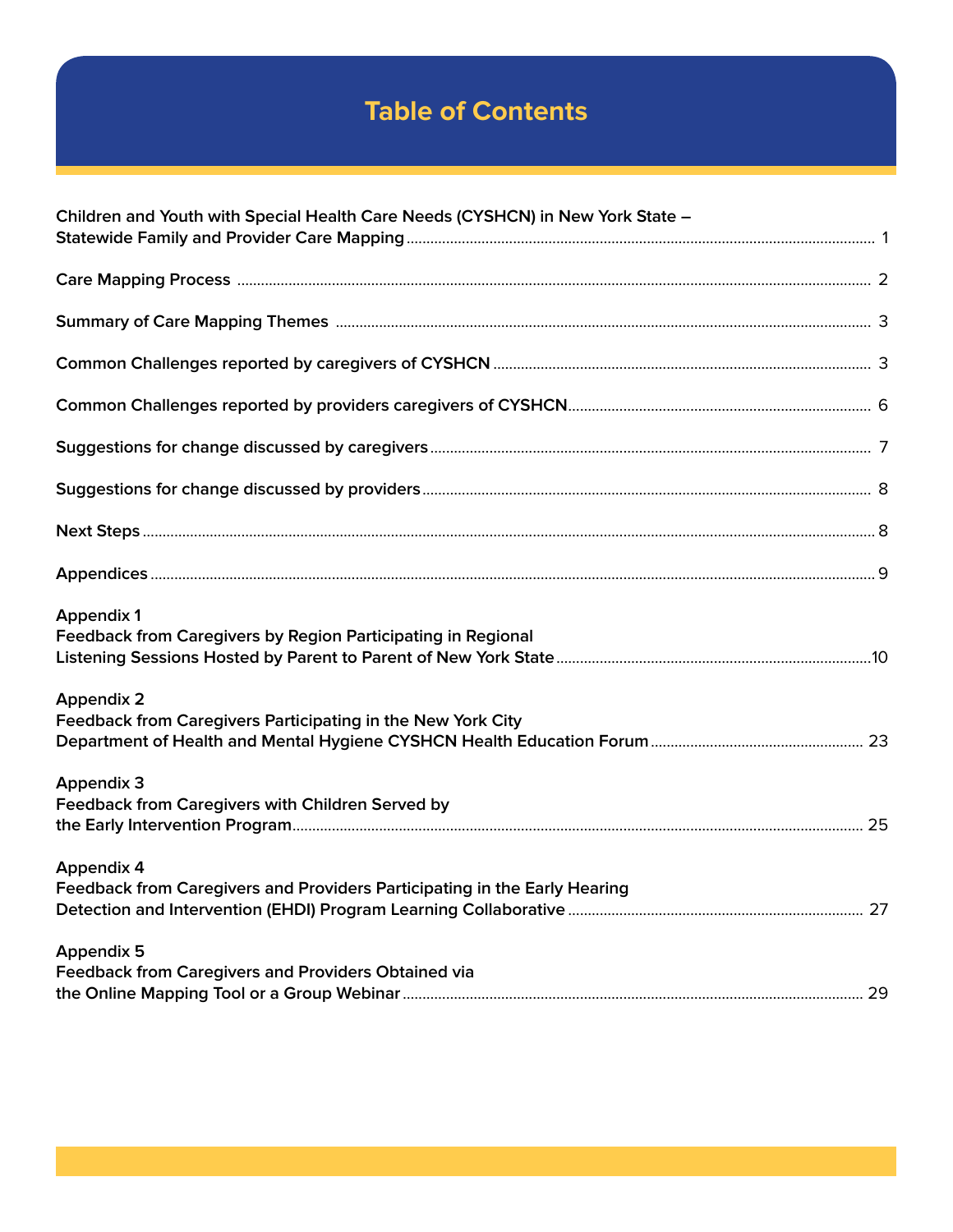Children and youth with special health care needs (CYSHCN) and their families have needs for care and support beyond those experienced by other children generally. According to the National Survey of Children's Health (NSCH), more than 765,000 (18%) of New York's children age 0-17 have a special health care need. Almost half of CYSHCN live in households with income below 200% of the federal poverty level. CYSHCN are more likely to have their daily activities greatly affected by their health condition(s), to miss 11 or more school days in a year, and to have trouble making or keeping friends. Families of CYSHCN report higher out-of-pocket medical expenses, have trouble paying medical bills, spend more time coordinating their child's health care, and report reducing or stopping work due to their child's health. Only 11% of New York State (NYS) caregivers of CYSHCN reported that their child received care in a well-functioning system and only 15% reported their adolescent with special health care needs received services needed for transition to adult health care.

Within the New York State Department of Health (NYSDOH), the Division of Family Health (DFH) is responsible for supporting children and youth with special health care needs (CYSHCN).

One way that CYSHCN are supported is under the Title V Maternal and Child Health Services Block Grant (Title V) by providing funding to the state's local health departments (LHDs) to provide information and referral services to families with CYSHCN to help them navigate and access the complex and often overwhelming networks of medical, developmental and social-emotional care in NYS. Within the DFH, the Children and Youth with Special Health Care Needs (CYSHCN) program oversees the contracts with the LHDs and coordinates efforts to support CYSHCN across NYSDOH and other state agencies.

In addition, the DFH oversees the state's Early Intervention (EI) program, which is federally authorized under the Individuals with Disabilities Education Act (IDEA) established through the US Department of Education. The NYS EI program serves children under 3 years of age with a confirmed disability or established developmental delay in one or more of the following areas of development: physical, cognitive, communication, social-emotional, and/or adaptive. The EI program offers a variety of therapeutic and support services to eligible infants and toddlers with disabilities and their families. Ensuring positive family outcomes is central to the EI mission. The EI program is in the middle of a multi-year quality improvement project called Improving Family Centeredness Together (IFaCT), which consists of local teams of parents/caregivers, county EI officials, service coordinators and therapists implementing a quality improvement project that starts with an initial learning session with the goal of improving family-reported outcomes.

Furthermore, the DFH, with funding from the Centers for Disease Control and Prevention (CDC) and the Health Resources and Services Administration (HRSA), oversees the state's Early Hearing Detection and Intervention (EHDI) program with the goals that every infant completes a hearing screening by one month of age, and infants who fail the initial hearing screening receive a follow-up diagnostic hearing test by three months of age, and infants who have confirmed permanent hearing loss are enrolled in early intervention services by six months of age. The EHDI program monitors the hearing screening and follow-up of infants born in NYS and engages hospitals, audiologists and other key stakeholders to ensure appropriate, timely screening and follow-up. The EHDI program has initiated regional quality improvement projects to address the state's low rate of follow-up after a failed hearing screening.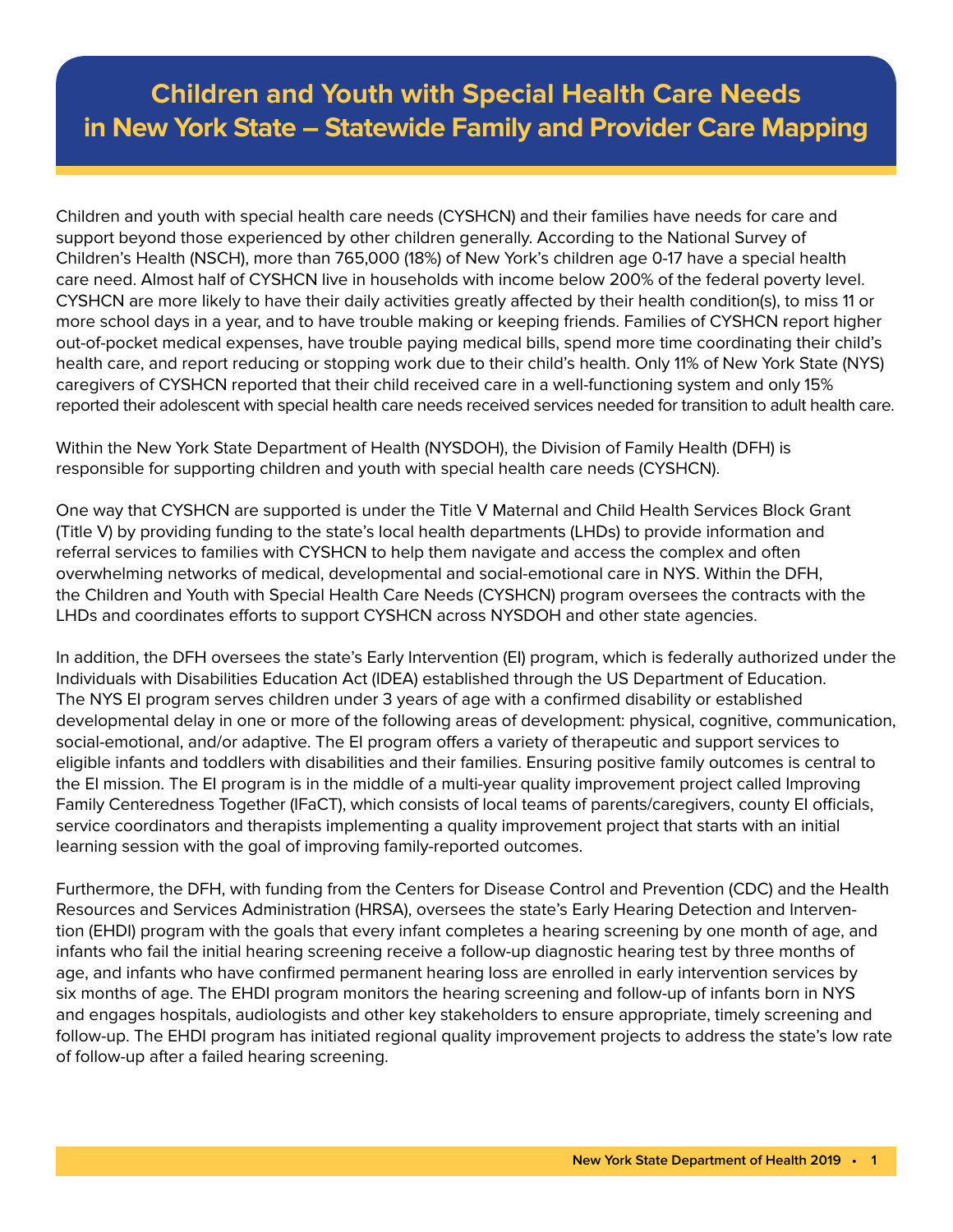The EHDI program, like the EI program, has engaged teams of parents/caregivers, county staff, birthing hospital staff, and audiologists that meet initially at an in-person learning session and then implement a local project with the goal of improving the follow-up infants and families receive.

### **Care Mapping Process**

The NYSDOH recognizes that the supports and care for CYSHCN can be improved. To better understand the gaps, barriers, and needs of families with CYSHCN, CYSHCN program staff implemented a process to collect feedback



from parents and caregivers with CYSHCN and professionals who serve them. A formal mapping tool was used online or by paper to diagram roles, responsibilities, needs, and resources in providing care for CYSHCN and the changes most desired to help families meet their needs.

Care mapping recruitment was conducted between March 2017 and June 2018, and feedback from 138 caregivers and 40 providers was collected.

Caregivers and providers were engaged to provide feedback either through an online mapping tool or a paper tool. Parents from the EI Partners Training Project, LHD CYSHCN and EI staff, and Parent to Parent of New York State staff were provided guidance on using the online mapping tool and a link to independently create their own care map. Independent entry resulted in feedback from 29 caregivers and 21 providers. In addition, participants were recruited in collaboration with Families Together (13 caregivers) and the Leadership Education in Neurodevelopmental Disabilities (LEND) program at Westchester Institute for Human Development (4 caregivers) to participate in group mapping activities facilitated by NYSDOH via webinar with feedback entered into the online mapping tool.

While the online mapping tool allowed the NYSDOH to see common responsibilities, needs and resources identified by participants, its design did not provide the detail necessary to understand the specific challenges and barriers of caregivers and providers and what was needed to improve them. As a result, NYSDOH staff developed a paper tool to address these issues and continued to gather specific feedback at in-person facilitated care mapping sessions.

Participants, who used the paper tool at in-person sessions, were recruited by the New York City Department of Health and Mental Hygiene (NYC DOHMH) CYSHCN Health Education Forum (17 caregivers), Parent to Parent of New York State (48 caregivers and 2 providers), as well as the NYSDOH EI program (22 caregivers) and EHDI program (5 caregivers and 17 providers). Below is a summary of the care mapping themes based on feedback received from caregivers and providers. More in-depth summaries of the feedback collected from the regional care mapping sessions hosted by Parent to Parent of New York State (Appendix 1), the NYC DOHMH CYSHCN Health Education Forum (Appendix 2), sessions with the EI program (Appendix 3), sessions with the EHDI program (Appendix 4) and the online submissions (Appendix 5) are included with this report.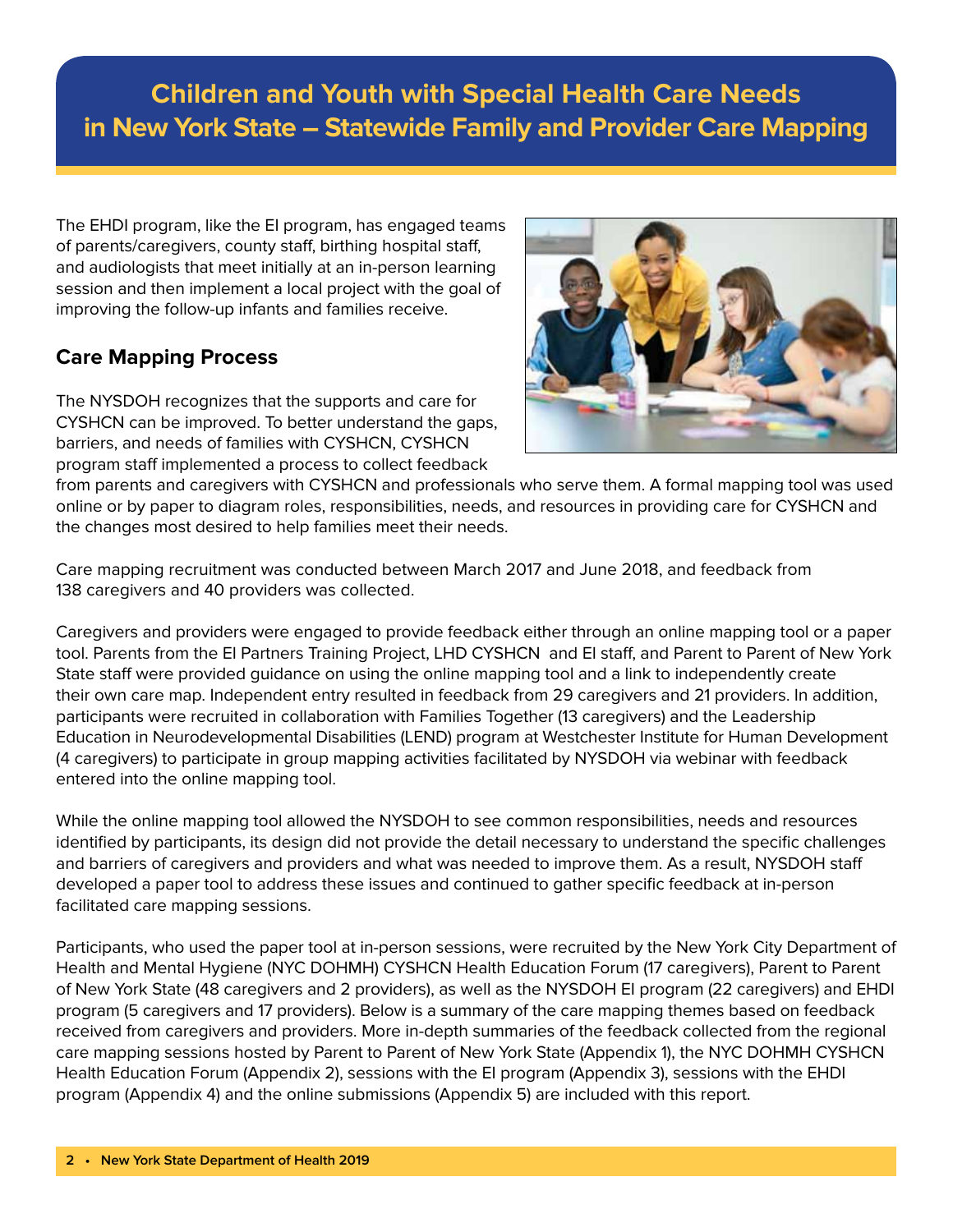### **Summary of Care Mapping Themes**

### **Common challenges reported by caregivers of CYSHCN:**

- **1. Accessing and coordinating medical care and related services**
	- Obtaining a diagnosis and identifying appropriate care was challenging.
	- Long distance travel was necessary to see specialists in most areas.



- Long wait lists were reported for appointments with certain specialists.
- Some parents said their pediatrician was helpful; many said they were left on their own to find resources after they received the diagnosis.
- A significant amount of time was spent looking for resources about their child's diagnosis and coordinating care.
- Parents with children who received services from the EI program did not receive enough instruction about how to provide therapy at home.

*"I found that finding a provider was the hardest. Every door I knocked on, I was turned away". "[There should be] easier access to those resources so I do not have to be on a computer for 6 hours doing research".*

#### **2. Identifying and coordinating child care**

- Affordable care for CYSHCN, who have complex health or behavioral issues, was difficult to find.
- On-site nursing was difficult to find and expensive.
- Family members often reported needing to stop working, reduce hours, or change shifts to be able to care for their child.

*"If I didn't have a flexible job I'd already be fired for missing too many days when my child is sick". "It is difficult to get childcare in the summer, holidays and school vacations. I decided to work from home".*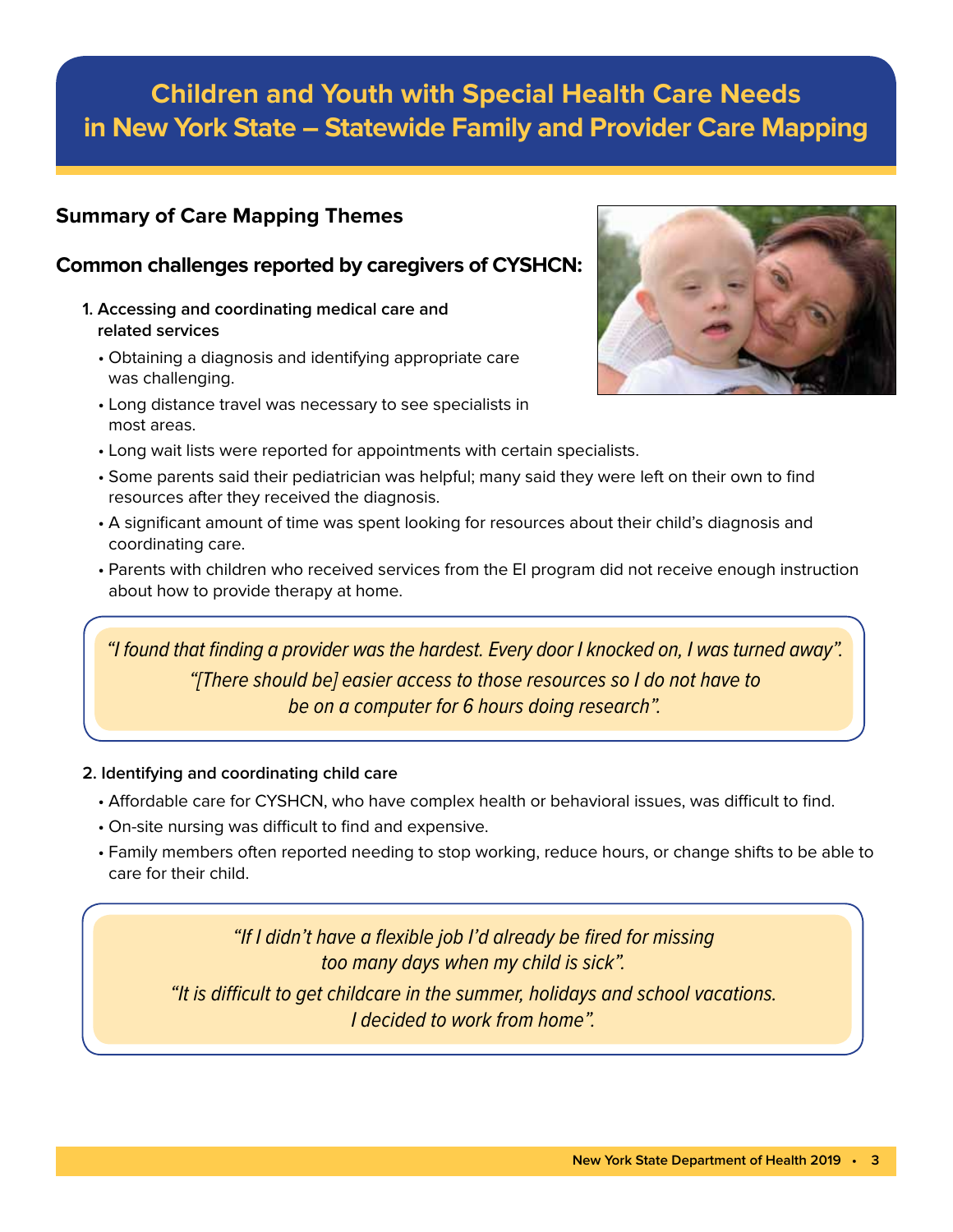#### **3. Providing emotional and social supports for the child and family**

- Social and recreational opportunities were lacking for CYSHCN to connect with other children.
- Summer camps, child care and other common socializing outlets were not readily available and were difficult to access.
- Emotional support services for both the child and family were lacking or difficult to access due to many demands caring for a child with special health care needs.

*"My son cries because he does not have any friends". "[I wish I had] friends who would take my kid, the way I take theirs, to events".*

#### **4. Providing financial support, including health insurance**

- The financial burden of caring for CYSHCN was reported to be significant.
- Common expenses included co-pays and deductibles for medical services and medications, therapy, adaptive equipment, vehicle and home modifications, travel for medical services, and child care.
- Health insurance was reported as a critical need.
- Medicaid was identified as the best option for coverage and out-of-pocket expenses but depending on the part of the state it was difficult to find providers that accepted Medicaid.
- Parents were frustrated with navigating their health insurance coverage.

*"As soon as you put a special needs label on something, the cost quadruples". "I have to choose between paying mortgage and putting food on the table and the medical needs of my child".*

#### **5. Navigating and obtaining assistance from the school system**

- Parents whose children did not receive services through the EI program struggled navigating the referral process through the school.
- Some parents felt their concerns were minimized by the school systems, which led to delays in services.
- Many parents felt that although the process of getting an appropriate Individualized Educational Plan (IEP) or 504 Plan was overwhelming or cumbersome, but it led to helpful interventions.
- Lack of communication between medical providers and the school was a concern.

*"At CPSE [Committee on Preschool Special Education] meetings, they just push papers in front of you to sign. Someone needs to advocate for the parent".*

*"Need someone to make these different groups of professionals talk to one another".*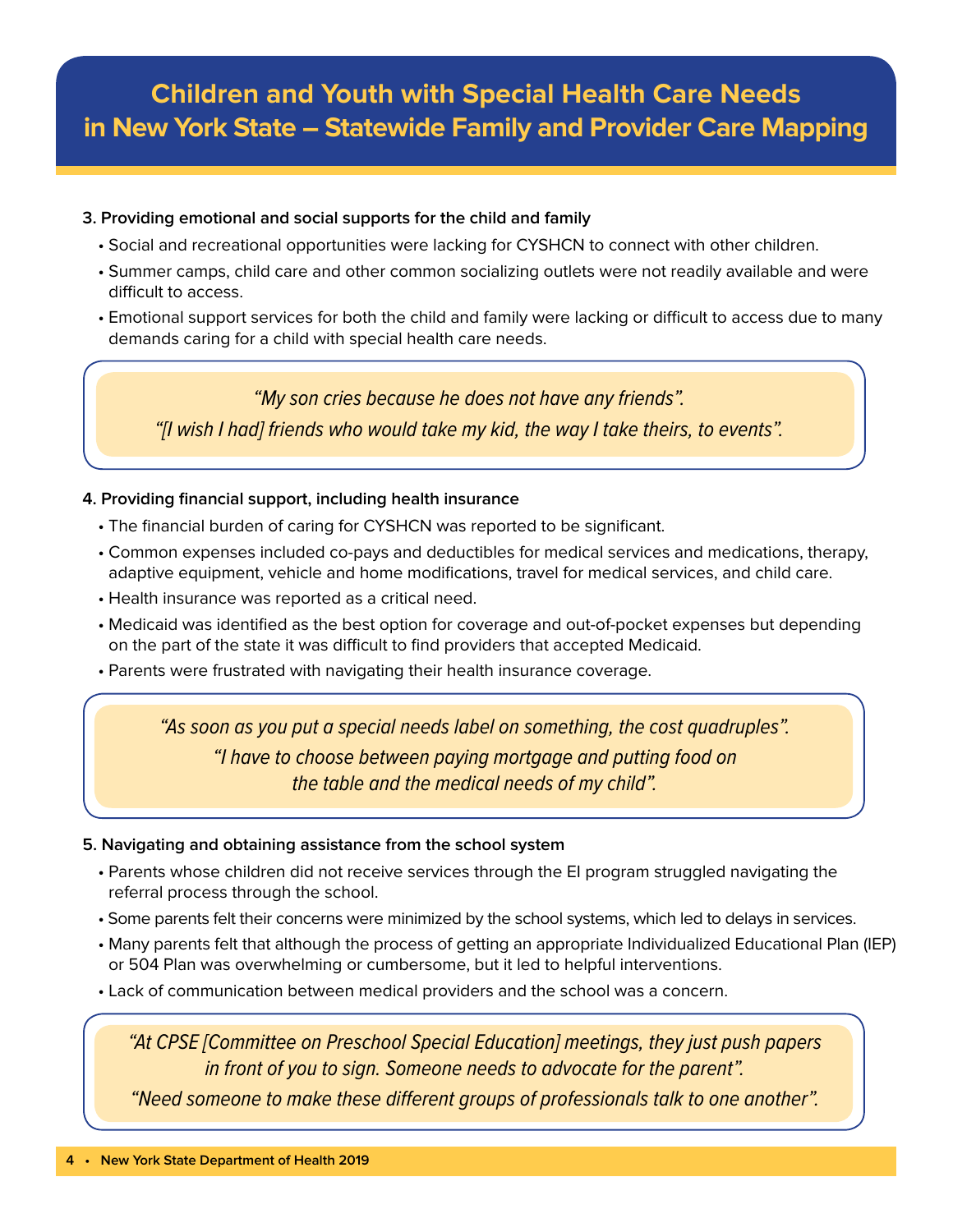#### **6. Integrating the child and their family into the community**

- Accessibility in their communities was an issue.
- Barriers to simple tasks like taking their child to the store or providing support to older CYSHCN activities of daily living was frustrating. Most shopping carts do not accommodate older CYSHCN and family-friendly restrooms for older children, who still require diaper changes, are lacking.

*"I have a hard time going out because my son is in diapers but is too big for the changing tables. I have to bring my own supplies to change him and put my child on the floor. It's gross". "A child with special needs does not live in a vacuum. They are part of a family and have to address their needs and other family needs".*

#### **7. Transitioning to adult services**

- Transitioning from youth to adult services was reported as being a stressful process for both parents and the transitioning youth with developmental disabilities.
- Concern about the shortage of day habilitation services for adults, leaving a gap of services for high-need individuals.
- Need for their children to develop skills to promote independence as well as effective communication and time management.

*"This is the worst time of my life".*

*"It is a disaster that children with Autism have nowhere specifically to go as an adult".*

#### **8. Providing and coordinating transportation**

- Transportation was a barrier to accessing care for their CYSHCN.
- Medical specialists were often in urban areas which required long distance travel to access specialized care for those living in rural and suburban areas.
- Financial burden of travel costs included mileage, food and lodging.
- There was a shortage of public transportation in rural areas.
- Coordinating medical transportation was time consuming and unreliable due to the transportation company's shared-ride services, which require riders to reserve a wide time slot for pick-up in advance, so multiple riders can be accommodated.
- Adapting personal vehicles with specialized equipment was expensive and costly to maintain.

*"In my community, moms don't drive".*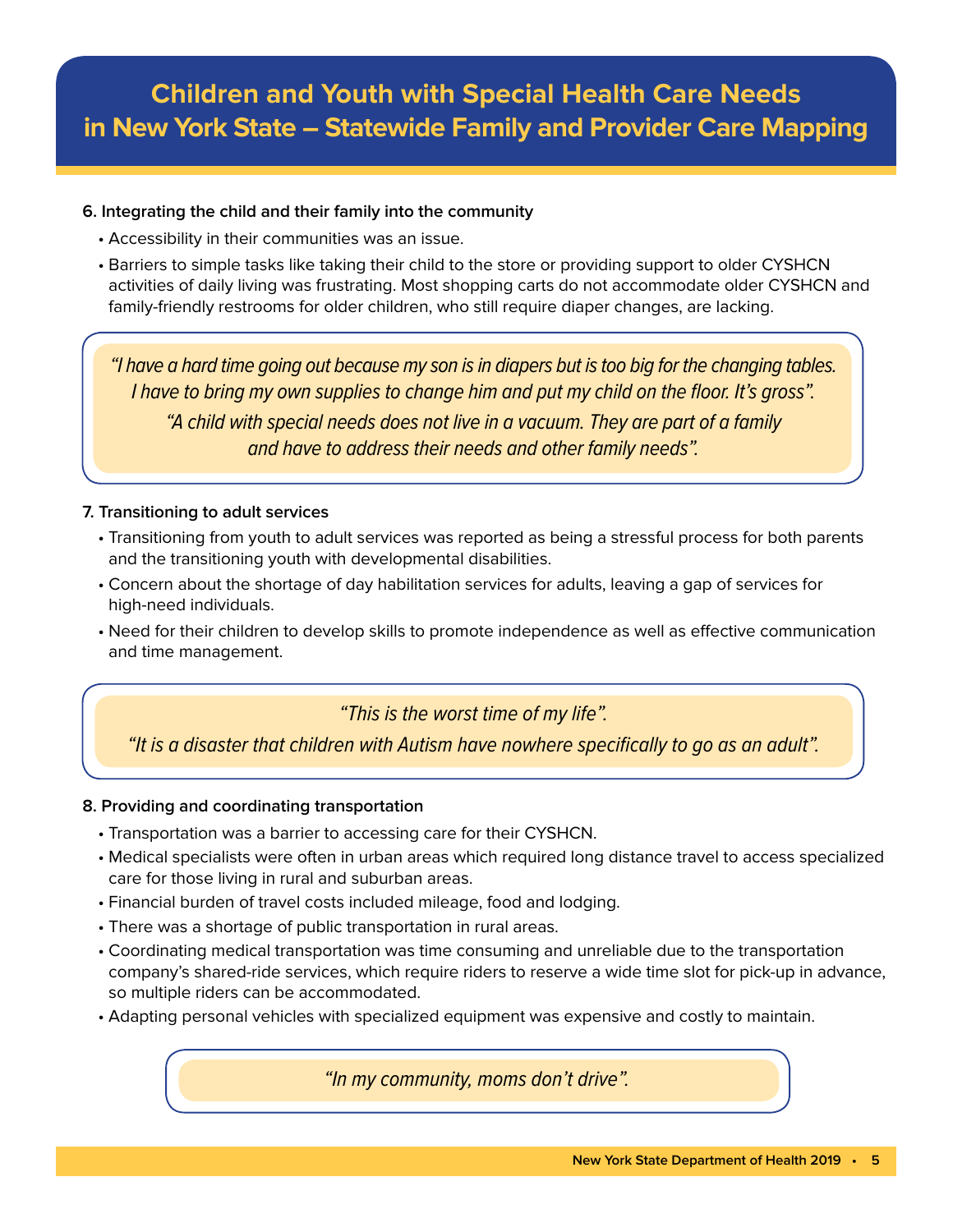### **Common challenges reported by providers of services for CYSHCN:**

#### **1. Connecting with families of CYSHCN**

- Disseminating information on resources and promotional activities was important.
- Successful outreach was dependent on establishing a connection between the families and the community partners.
- While providers said providing printed educational materials is important, they did not think the materials effectively reached all families.
- Developing websites, blogs, creating a social media presence, and community coalitions were also considered effective outreach strategies.

#### **2. Knowledge of available resources**

- Providers in resource-rich areas of the state felt it was overwhelming to identify and keep up with all the different resources and opportunities.
- Providers in more rural areas felt discouraged at a lack of local resources to offer families.
- Finding information was a time-consuming process.
- Finding the time to research and to keep up to date on current information was a significant challenge.

#### **3. Continuity of care**

- Due to Health Insurance Portability and Accountability Act (HIPAA) concerns, communication among multiple providers was difficult at times and a barrier to integrated, coordinated care over time.
- Patient navigators and case managers were helpful but not always available to all patients.
- There were not enough Medicaid Health Homes available to those who needed them and those who did not qualify fell through the cracks.
- Lack of transportation and affordable medical care were barriers for effective continuity of care.



**6 • New York State Department of Health 2019**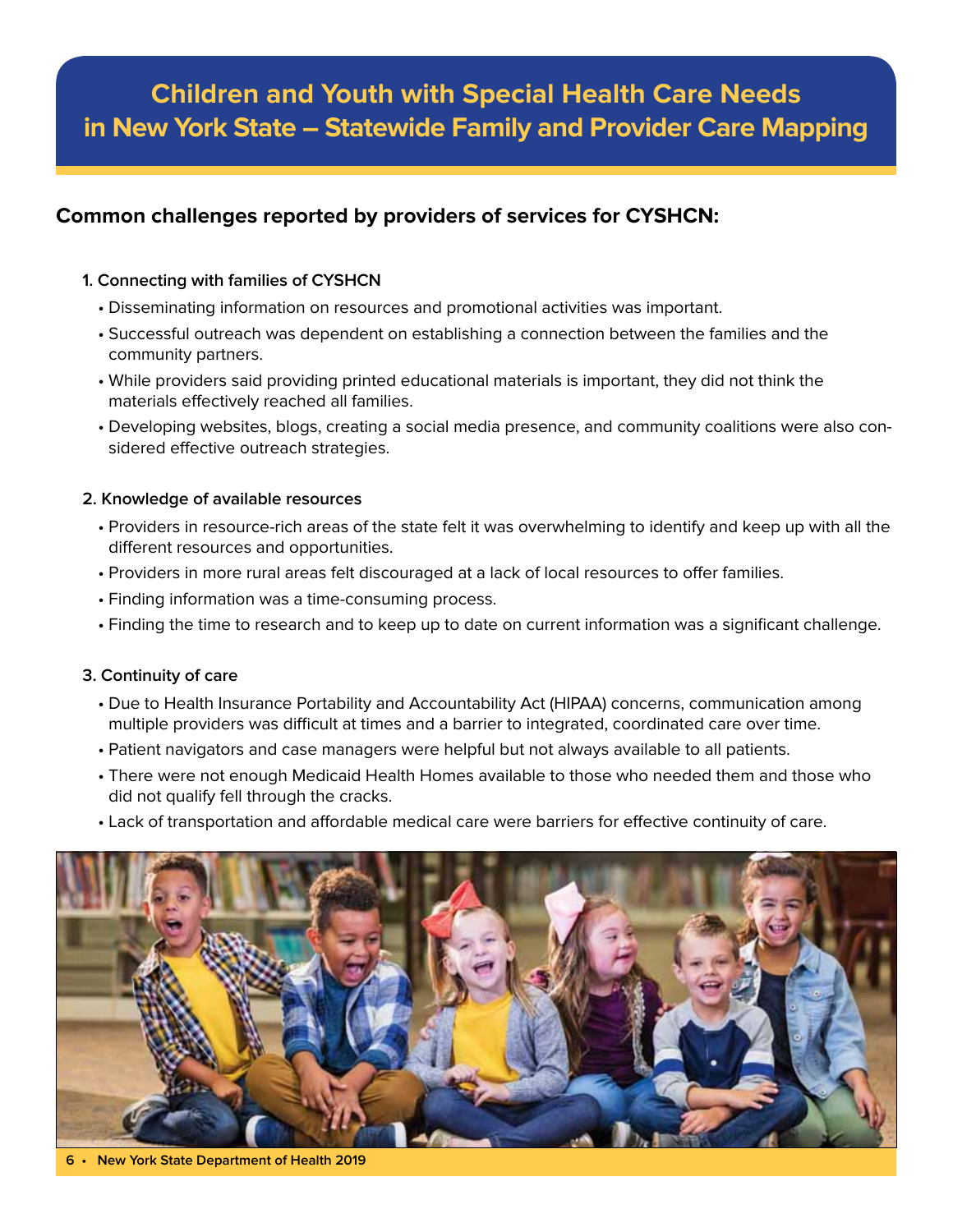### **Suggestions for change discussed by caregivers included:**

#### **1. Information readily available**

- Caregivers wanted information on specialists and community organizations provided at the time of diagnosis.
- Caregivers wanted a single place, such as an information hub, where they could find information on State programs throughout the child's development.
- Caregivers wanted materials and resources readily available and easy to find.

#### **2. Regulatory or policy changes**

- Caregivers wanted fewer regulations and policies in place regarding access to services to decrease the delays experienced in receiving services. Suggestions included improving training requirements and certification processes for providers that offer services under the Office of People with Developmental Disabilities (OPWDD) Self-Direction grant program, and fewer restrictions on the type of therapies covered by OPWDD, and simplifying the guardianship process.
- Caregivers wanted an increase in staffing levels at agencies to increase the number of providers available to care for children approved to receive services.
- Caregivers wanted increased reimbursement rates for providers who work with the OPWDD, EI and associated agencies, to increase provider availability and improve access to care.
- Caregivers wanted a reduction in the amount of paperwork required to apply for services and for the application process to be streamlined and/or consolidated across agencies.
- Caregivers wanted to be compensated for staying home to care for their special needs child under the age of 21, as is currently allowed when providing care for an adult under the Consumer-Directed Personal Assistance Program (CDPAP).

#### **3. Improved health insurance coverage and financial assistance**

- Caregivers wanted a reduction in out-of-pocket expenses for medical and other health related costs.
- Caregivers wanted better coverage under their private health insurance plans (including dental and vision coverage).
- Caregivers wanted more financial assistance to help pay for the costs not covered by insurance.

#### **4. More opportunities for connections amongst caregivers and CYSHCN**

- Parents wanted support groups to share information and experiences.
- Caregivers desired more group activities in the community for the children.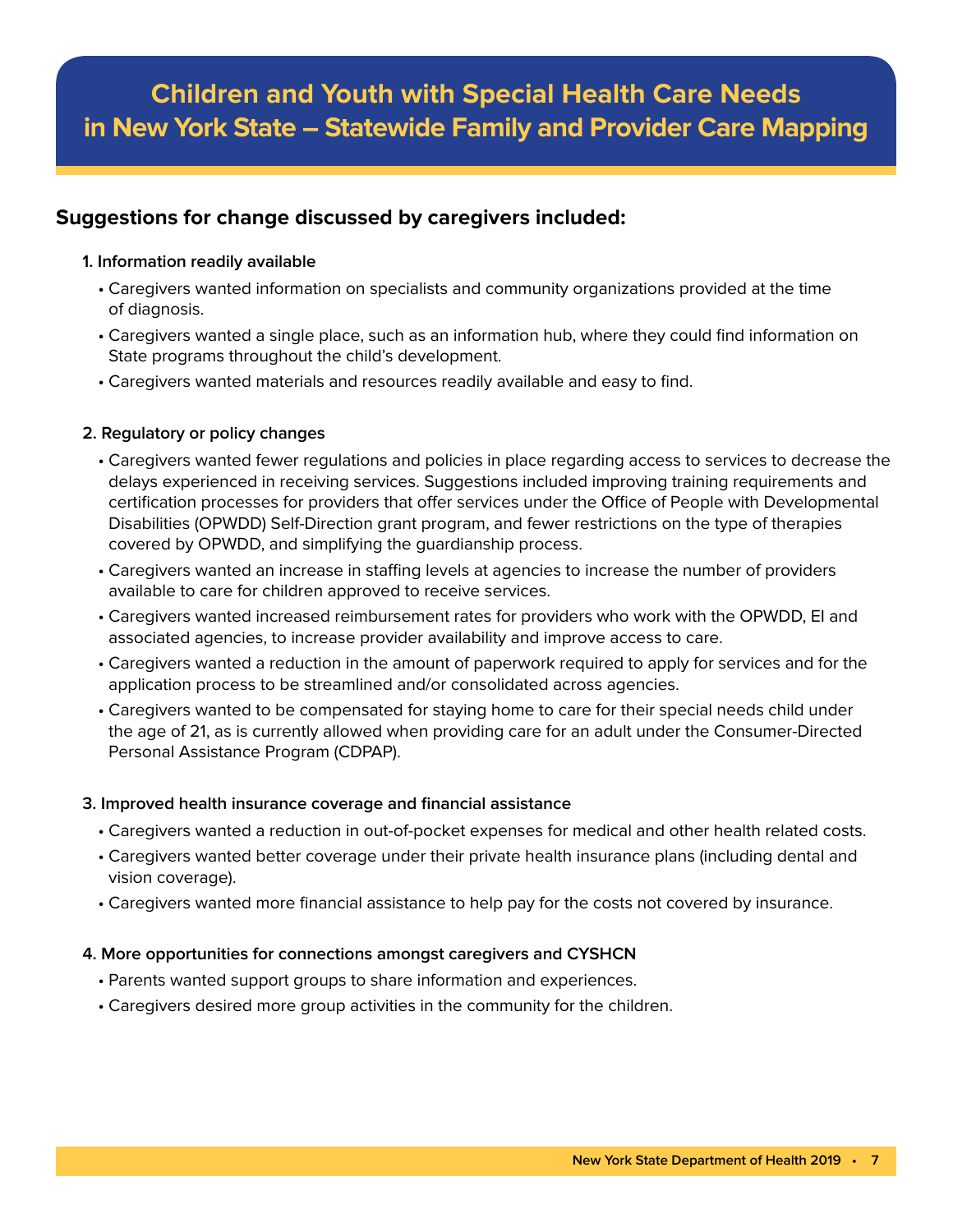### **Suggestions for change discussed by providers included:**

#### **1. Guidance and technical assistance for public health workforce**

- Providers from LHDs who serve CYSHCN identified the need for defined policies, requirements, and guidance. LHD staff said they wanted uniform guidance from NYSDOH, such as a CYSHCN policies and procedure manual, which outlines eligibility and program activities. Since the definition of CYSHCN includes a broad range of health issues ranging from mild to severe, physical, developmental, behavioral or emotional, and from birth to age 21, it is challenging to have a single set process for assisting CYSHCN and their families.
- Providers from LHDs identified the need for more individualized technical assistance to assist them to reach families and serve them.

#### **2. More funding**

- Providers felt that more funding is needed to support programs and services for CYSHCN.
- LHDs are unable to provide the type of care coordination that many families need with the limited funding they receive. With additional funding, additional promotion and outreach activities and more staff time could be devoted to the program.
- Providers wanted additional funds to support families' high out-of-pocket medical expenses.

#### **3. Improved access to quality health care**

- Providers wanted to increase specialized provider capacity to meet the demands of a growing CYSHCN population.
- The care that is provided must be more family-centered and coordinated.

### **Next Steps**

The findings from the care mapping sessions are being integrated into NYSDOH's plans for the next five-year procurement cycle for funding of CYSHCN programs at LHDs and is being used to inform the statewide work of the CYSHCN, EI and EHDI programs to support the health and developmental needs of young children and their families. Grant recipients will use this information to inform their work. NYSDOH plans to continue to gather feedback from families and aims to build capacity at LHDs to better serve CYSHCN and their families through resource development, training opportunities for providers and families, and emphasis on identifying social and emotional supports. NYSDOH is committed to sharing this feedback with stakeholders and partners, i.e., Parent to Parent of New York State, the NYS Association of County Health Officials (NYSACHO), the Office of Mental Health (OMH), the Office for People with Developmental Disabilities (OPWDD), and the Office for Child and Family Services (OCFS).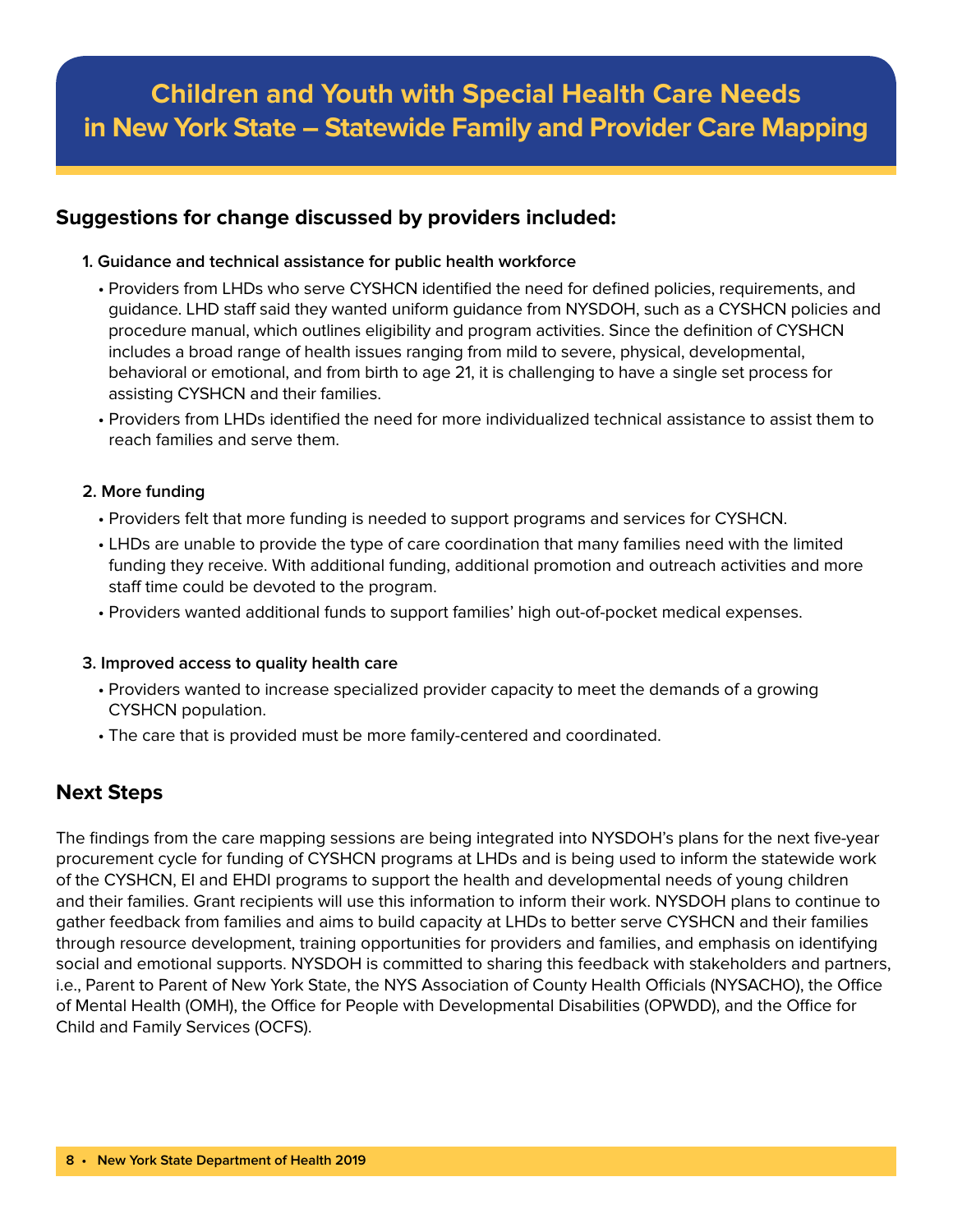# **Appendices**

| <b>Appendix 1</b> | Feedback from Caregivers by Region Participating in Regional Listening Sessions Hosted by<br><b>Parent to Parent of New York State</b>        |
|-------------------|-----------------------------------------------------------------------------------------------------------------------------------------------|
| <b>Appendix 2</b> | Feedback from Caregivers Participating in the New York City Department of Health and<br>Mental Hygiene CYSHCN Health Education Forum          |
| <b>Appendix 3</b> | Feedback from Caregivers with Children Served by the Early Intervention Program                                                               |
| Appendix 4        | Feedback from Caregivers and Providers Participating in the Early Hearing Detection<br>and Intervention (EHDI) Program Learning Collaborative |
| Appendix 5        | Feedback from Caregivers and Providers Obtained via the Online Mapping Tool or a<br><b>Group Webinar</b>                                      |

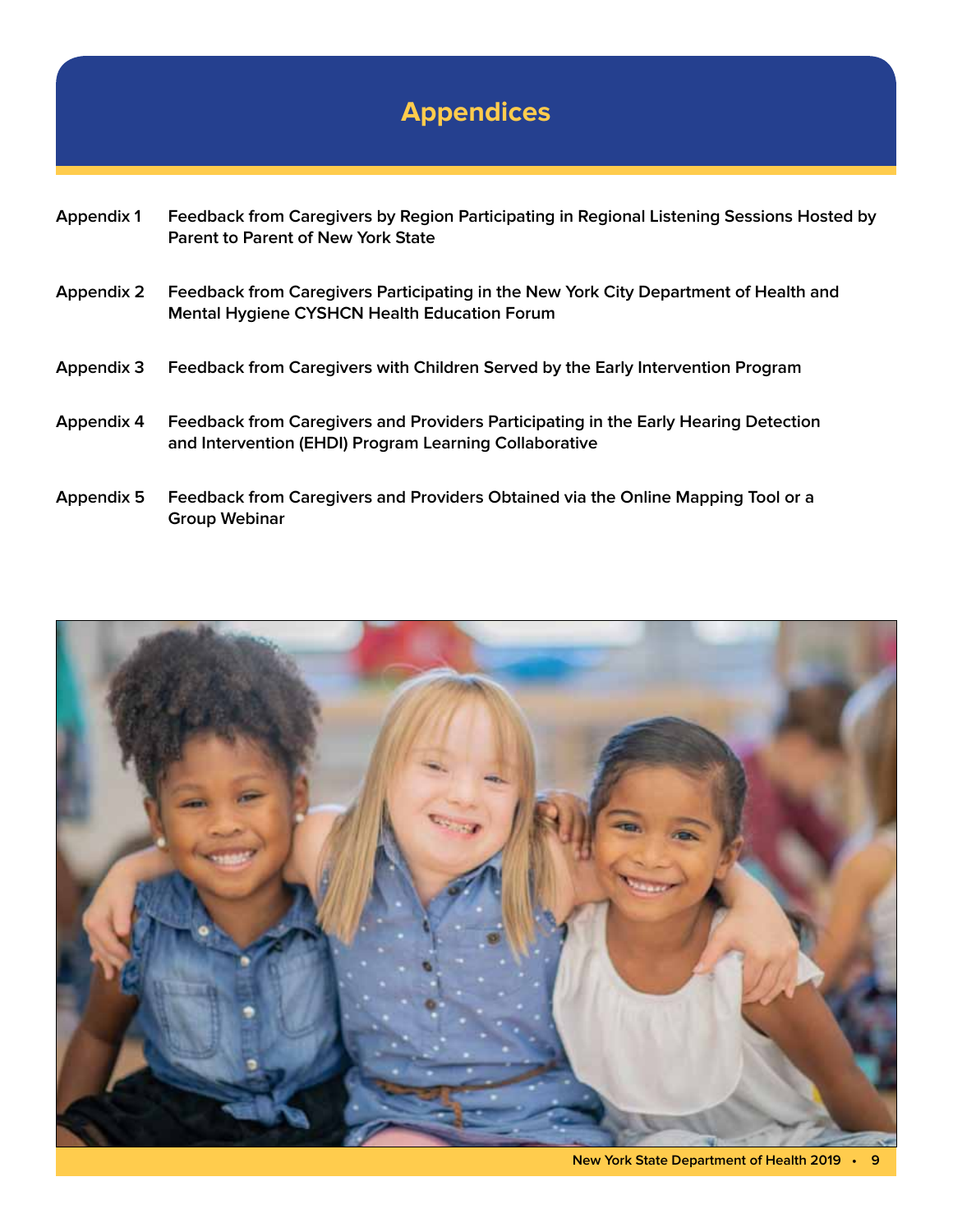### **Feedback from Caregivers by Region Participating in Regional Listening Sessions Hosted by Parent to Parent of New York State**

To engage parents across the state, the NYSDOH entered into a contract with Parent to Parent of New York State to host care mapping sessions with parents and caregivers of CYSHCN. In total, 47 caregivers from 17 counties provided feedback at six regional care mapping sessions. Specific feedback documenting the caregivers' experiences, opinions, and perceptions from each regional session hosted by Parent to Parent is summarized below.

#### **Albany County: Ten caregivers attended a group session in Colonie on February 5, 2018.**

#### **1. Accessing and coordinating medical care and related services**

- A lack of knowledge among medical providers to successfully make referrals to services and evaluations was reported.
- Caregivers did their own research or learned by word of mouth about available resources, even though it takes a lot of time.
- Lack of communication between medical providers and between medical providers and schools was an issue.
- A lack of qualified providers available for therapy through state programs, such as the Office for People with Developmental Disabilities (OPWDD) and the NYSDOH Early Intervention (EI) program was experienced. It was believed the lack of providers was due to poor reimbursement rates.
- There were long wait lists for in-home medical assistance from state programs such as OPWDD Self-Direction and Care at Home programs.
- There was a shortage of mental health services available locally.
- Parents often administered medication to their child/children at home. Medication charts were helpful to keep track of multiple prescriptions for multiple children.
- Agency requirements were burdensome and created delays in receiving services. For example, when a provider is approved to provide services for one state agency they should not have to go through another approval process to provide the same services for a sister agency.
- Independent therapists and home care providers were more accessible than those provided by state programs, however also more expensive.
- Independent Living Centers (ILCs), such as Southern Adirondack Independent Living (SAIL), were helpful in providing referrals and durable medical equipment.

#### **2. Navigating and obtaining assistance from the school system**

- Caregivers identified the importance of receiving therapy in school. Individualized Education Plans (IEPs) were important and helpful in assuring necessary services are received in a school setting, but the availability of different therapies varied greatly by school.
- Having a parent representative at Committee on Special Education (CSE) meetings was very helpful.
- Other parents of school children with special needs were seen as trusted allies.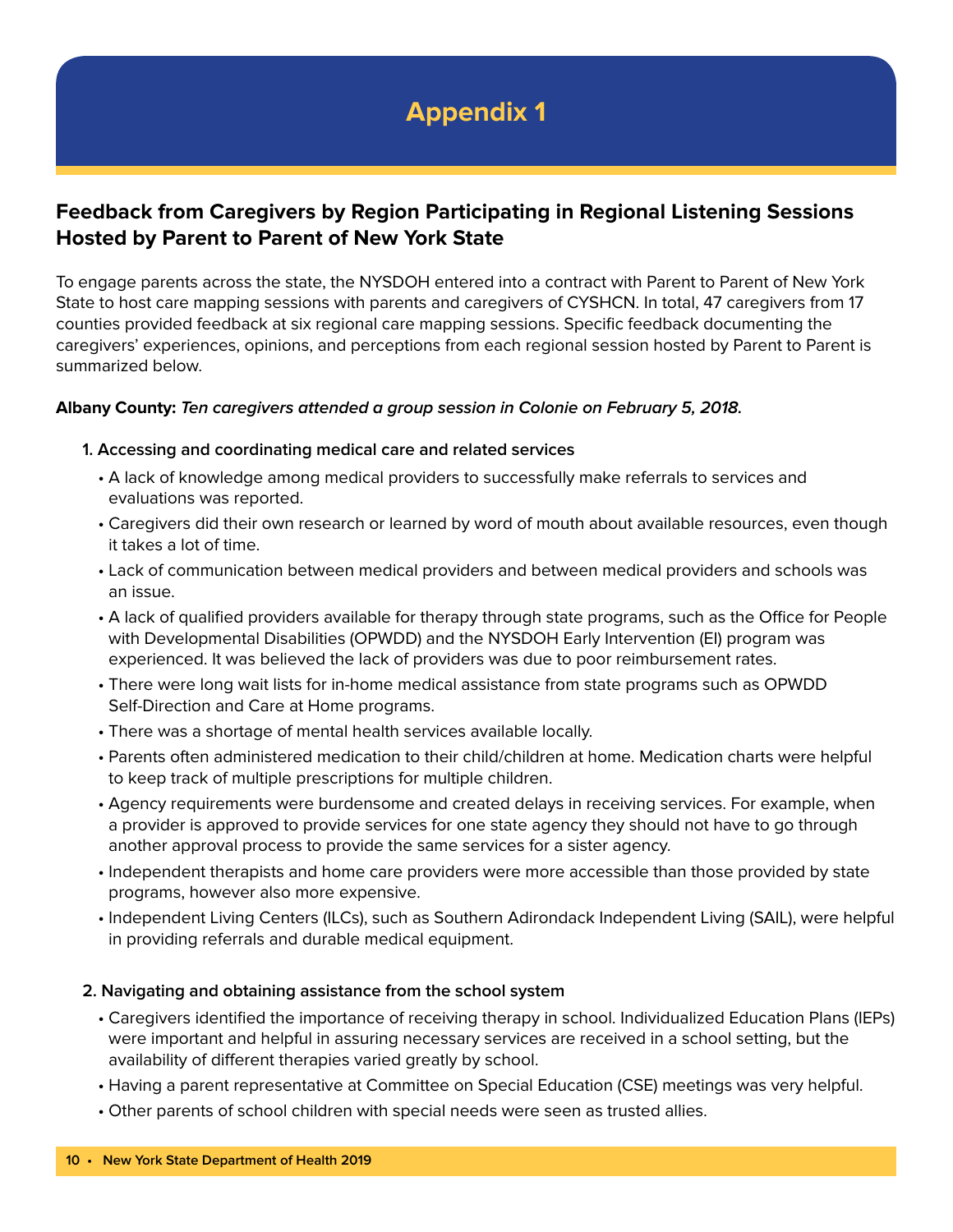#### **3. Transitioning to adult services**

- Caregivers of CYSHCN approaching transition to adult services expressed that it was an extremely stressful time.
- Shortages of, and long wait lists for, day habilitation programs were common. Several caregivers stated wait lists were over a year long.
- Since adult services don't begin until 21 years of age, caregivers reported a gap in services if a CYSHCN completed school or left school before reaching the age of 21.
- Medicaid Service Coordinators were helpful in providing support during the transition period.
- Caregivers were concerned about the number of CYSHCN diagnosed with autism and where they will live once they reach adulthood.
- Caregivers shared the need to obtain guardianship of their CYSHCN once he/she became a legal adult, so they can assist them in important decision-making.

#### **4. Providing financial support, including health insurance**

- Not all caregivers in this group were aware of the availability of Medicaid waivers and that they may qualify for services based on diagnosis despite being over the income guidelines for regular Medicaid.
- High out-of-pocket costs for co-pays, deductibles and medical supplies were reported.
- Lack of locally available specialists sometimes necessitated going out of state for services, which may not be covered by Medicaid and result in out-of-pocket costs.
- Caregivers reported lost wages due to the volume of medical appointments and long-distance travel for specialists as well as missing work to care for a child when they are sick, during school vacation, and over the summer.
- Caregivers identified the need to set up Special Needs Trusts and Acheiving a Better Life Experience (ABLE) accounts to save for the child's future without making them ineligible for State and Federal benefits.

#### **Suggestions for change**

- 1. Caregivers wanted administrative processes, such as applying for program benefits, to be simplified. The amount of paperwork required to apply for services at multiple agencies needs to be reduced by consolidating and/or streamlining the application process.
- 2. Caregivers wanted better collaboration and sharing of information between state programs to reduce the redundancy in providing the same information to each program.
- 3. Caregivers wanted better communication between state agencies and community-based organizations to increase the availability of resources and decrease compartmentalizing of services.
- 4. Caregivers wanted a "Single Point of Access" for information on all services.
- 5. Caregivers wanted regulatory changes to allow them to be paid as parent caregivers for their children with special needs, which is currently only allowed for caregivers of adults with special needs in NYS.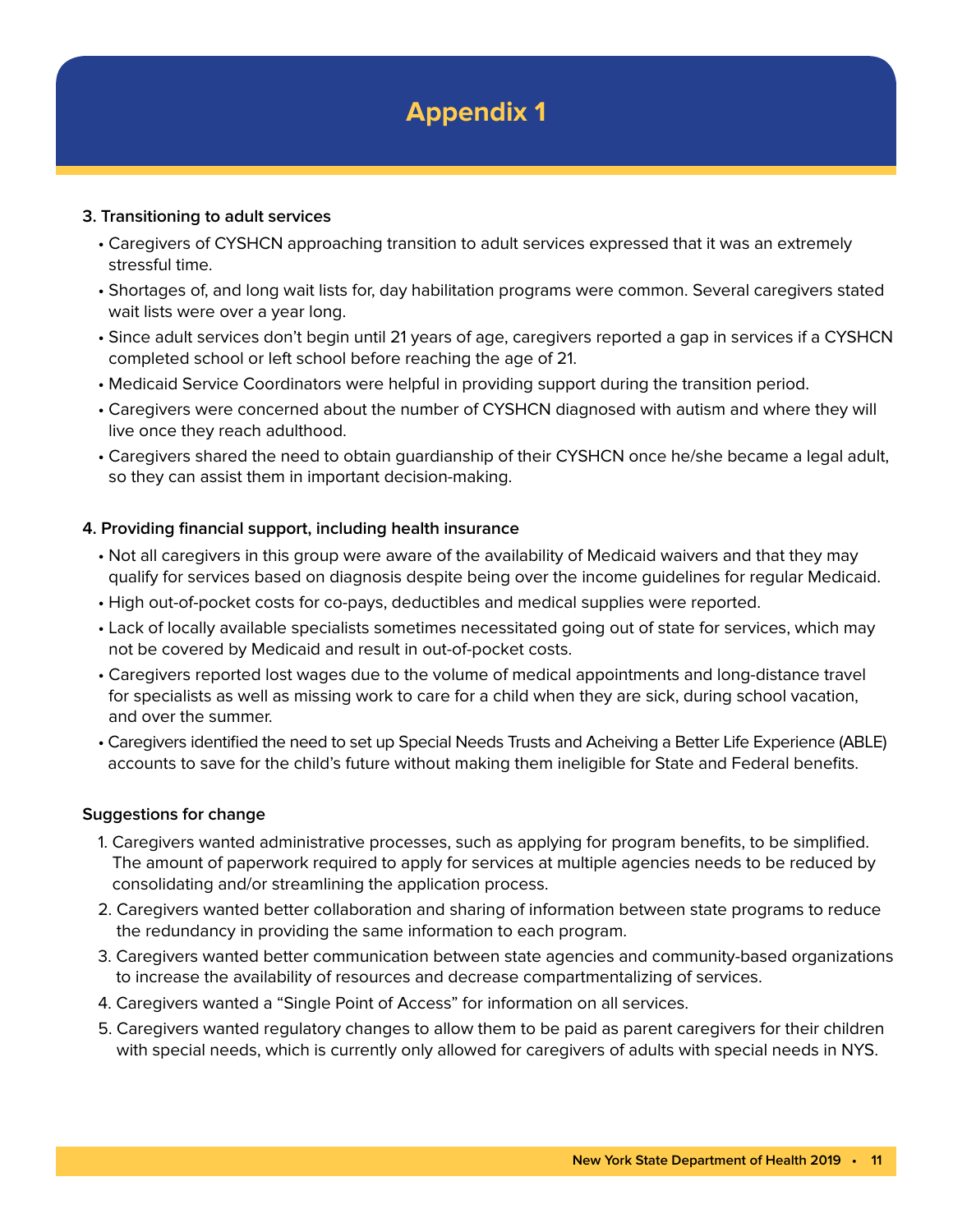#### **New York County: Eight Spanish-speaking caregivers attended a group session in Manhattan on February 9, 2018.**

#### **1. Accessing and coordinating medical care and related services**

- Caregivers struggled to find qualified providers and specialists who had knowledge on their child's specific conditions and who could assist with referrals.
- The process of getting an accurate diagnosis was complicated, especially not knowing how/where to begin the process.
- Some parents felt minimized by the provider when discussing their child's diagnosis. Parents felt discredited that their provider dismissed their concerns at times because of their language or education level.
- A limited number of caregivers reported that they received a referral for the Early Intervention (EI) program. Few caregivers knew about the state's EI program when their child was under the age of three. Two caregivers reported that their children were denied EI services, but their children later received a diagnosis (at age 8 and age 13).

#### **2. Providing financial support, including health insurance**

- Caregivers found that having Medicaid was helpful and that many providers accepted Medicaid, so access was not an issue.
- Those with private insurance reported that limitations in coverage led to reaching a cap early in the year. Some parents had to quit their jobs to get Medicaid because of the high out-of-pocket costs with private insurance.
- Obtaining Social Security Income (SSI) was described as helpful because the child is automatically enrolled in Medicaid. Some parents had to decide between housing and SSI for their child; if they accepted SSI it put them over the income threshold for subsidized housing. With the cost of housing in NYC, the decision was difficult. Some parents received SSI without fully understanding the benefit package.
- Caregivers reported that not speaking English or being bilingual was an ongoing barrier to accessing services. Caregivers said understanding insurance benefits is challenging, and even more so when speaking a language other than English. Some parents stated that Medicaid Service Coordinators were helpful explaining financial and health insurance topics. However, parents with limited English proficiency perceived that the interpreter did not always provide the full explanation of the benefits.

#### **3. Navigating and obtaining assistance from the school system**

- Parents found that jargon and acronyms used by the school were difficult to understand.
- Caregivers said the process of developing an Individualized Education Plan (IEP) was overwhelming, especially with input from multiple individuals at the Special Education committee meetings.
- Parent representatives were important and helpful for Committee on Special Education (CSE)/Committee on Preschool Special Education (CPSE) meetings, but not all school districts accommodated having one available. One parent, who volunteered as a parent representative, said the school avoided having her present at committee meetings.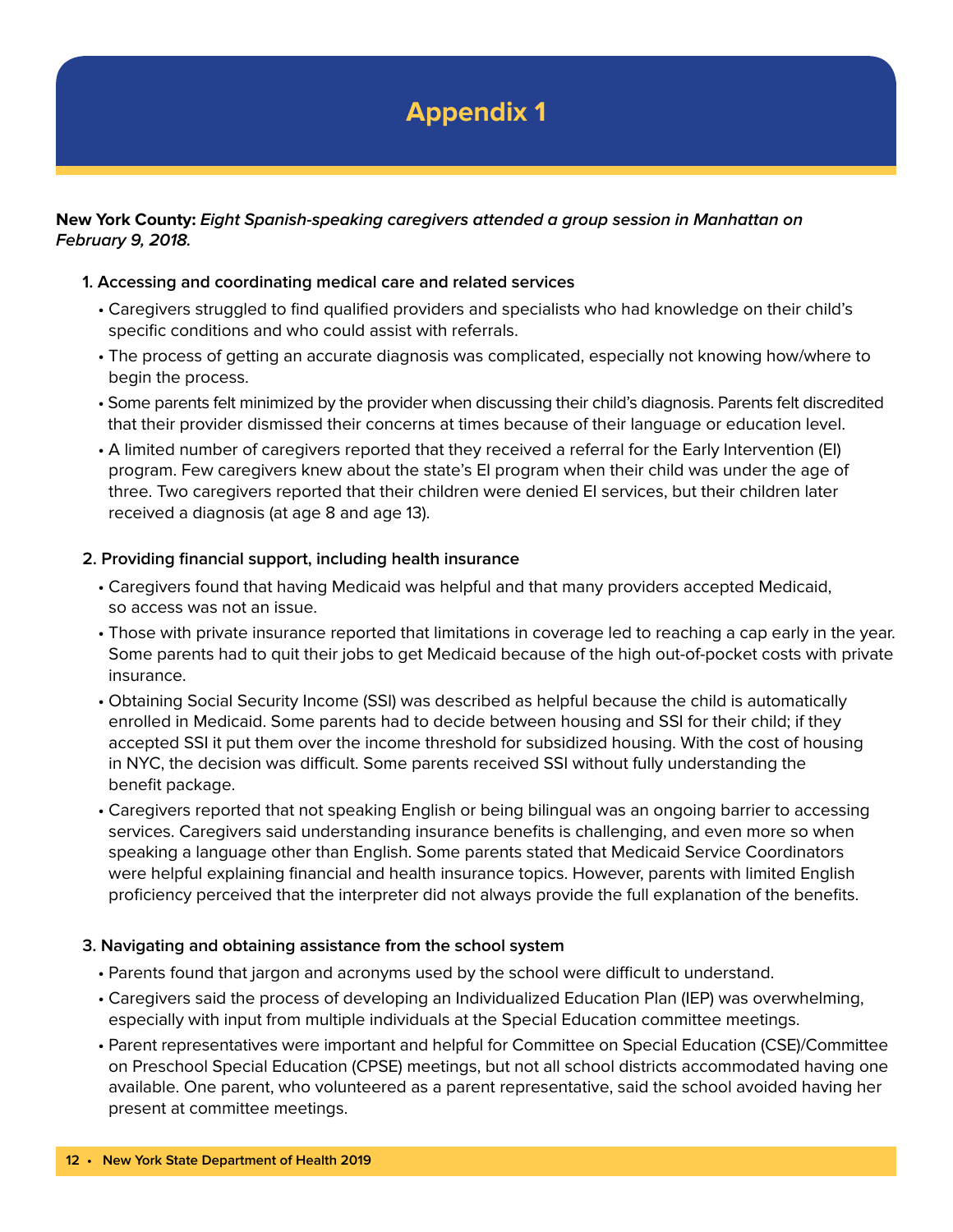- Parents reported that it was best to approach the school as an advocate, rather than a parent, to be taken seriously.
- Several parents reported that teachers and other professionals at their schools were not well trained to support children with special needs, especially those with developmental delays and behavioral issues (i.e., issues that cannot be identified from physical appearance). Parents felt that both they and their children were treated unfairly by the school due to the children's special needs.

#### **4. Providing and coordinating transportation**

- Caregivers reported they struggled to travel for medical appointments because most relied on public transportation, which is difficult with some CYSHCN. One parent explained that moms in her neighborhood don't drive, so relying on friends or others for appointments is necessary.
- Caregivers were concerned about their child being bullied and their safety on public school buses.

#### **Suggestions for change**

- 1. Caregivers wanted information on referrals and services at the time of diagnosis.
- 2. Caregivers wanted greater availability of financial assistance and waivers for high medical costs. This would supplement insurance for those that do not have sufficient coverage.
- 3. Caregivers wanted more inclusion and social opportunities for children with special needs.

#### **Suffolk County: Eleven caregivers attended a group session in Hauppauge on February 16, 2018.**

#### **1. Identifying and coordinating child care**

- Parents of children with complex medical needs discussed the need to stay home when their child is unable to attend school due to sickness because most daycares cannot provide the medical supervision needed.
- Caregivers reported that some states have medical daycares but they were not aware of such programs in New York.
- Caregivers expressed their desire for a program that would allow a caregiver to be paid to provide care for their children at home. Consumer-Directed Personal Assistance Program (CDPAP) allows only caregivers of adults to be paid.
- CDPAP will provide nursing type services at home for children, but parents expressed their opinion that there were provider shortages, due in part to low reimbursement rates.
- Caregivers stressed the importance of a flexible or understanding work environment because many days are missed to care for the child.
- Paid Family Leave (PFL) could be great if the employer offered it, but some public employers opted out.
- The Care at Home (CAH) Program was helpful for those who qualified.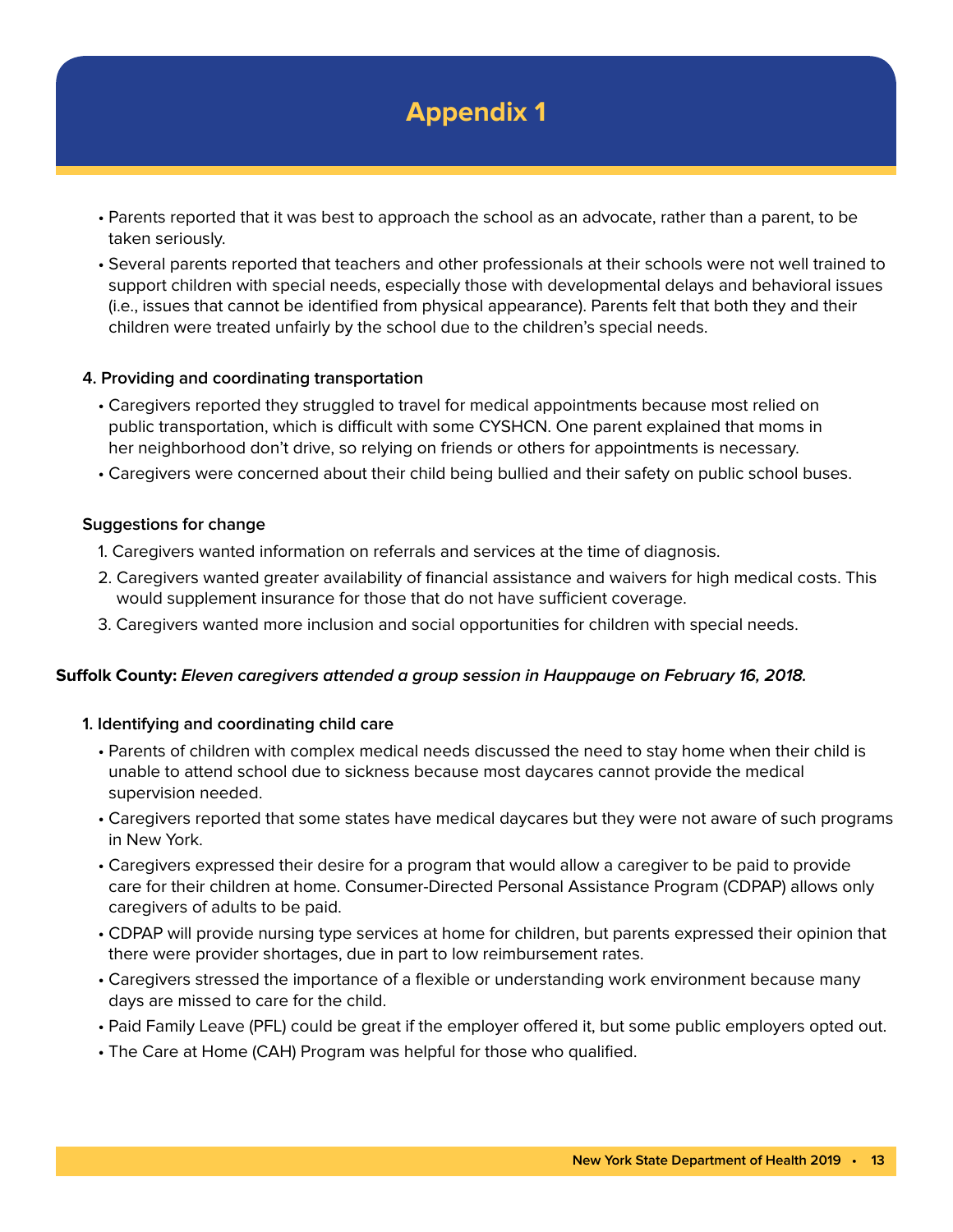

#### **2. Providing and coordinating transportation**

- Lack of public transportation on Long Island caused serious concerns because most specialized services are in New York City or farther.
- Caregivers reported that a mechanism to reimburse caregivers for mileage, tolls, and parking for medical appointments was not available.
- Travel costs for community habilitation or respite services were reimbursable through OPWDD Self-Direction grants. For example, if a grandparent was approved to provide respite, the parent's travel to the grandparent's home for respite would be reimbursable.
- Cost and stress associated with overnight stays for appointments with medical specialists were of concern, especially when a child needed to be in a hospital for an extended period. Hospitals may allow one parent to stay with the child, but other family members needed to get separate accommodations.
- Suffolk County Accessible Transportation (SCAT) was identified as a medical transport option open to the public. Appointments had to be made days in advance and scheduled pickup and return times are given in a one-hour window. If caregivers had a pre-arranged return time for SCAT and the appointment ran late, they had to cancel the appointment or risk being stranded.
- Some families needed adaptive equipment added to their personal automobile. One caregiver applied for a modification grant from OPWDD to adapt a van for wheelchair accessibility. When the modification was approved, seven years had passed since the initial request, and a new van was needed. Modification grants only covered adapting the vehicle and not equipment repairs.
- Some non-profit agencies offered adaptive equipment (Share the Voice, Suffolk Independent Living Organization).
- Caregivers reported a need for specialized car seats and strollers as children outgrow standard models, and those items were costly and not covered by insurance.
- **3. Providing financial support, including health insurance**
	- Caregivers reported that understanding health insurance benefits was challenging. For example, if a medical provider changed a prescribed medication it was up to the parent to know whether it was covered by insurance or they needed to cover out of pocket.
	- Caregivers were not aware of the availability of waiver programs unless they heard about them from another parent.
	- Community organizations like Parent to Parent of New York State and other similar groups were good sources of information.
	- One caregiver shared the resource GoodRX.com, which is a website to get drug prices at different pharmacies and coupons to help parents save out-of-pocket costs for prescription copays.
	- Many therapy services had to be paid out of pocket when insurance, waivers, and grants did not cover costs.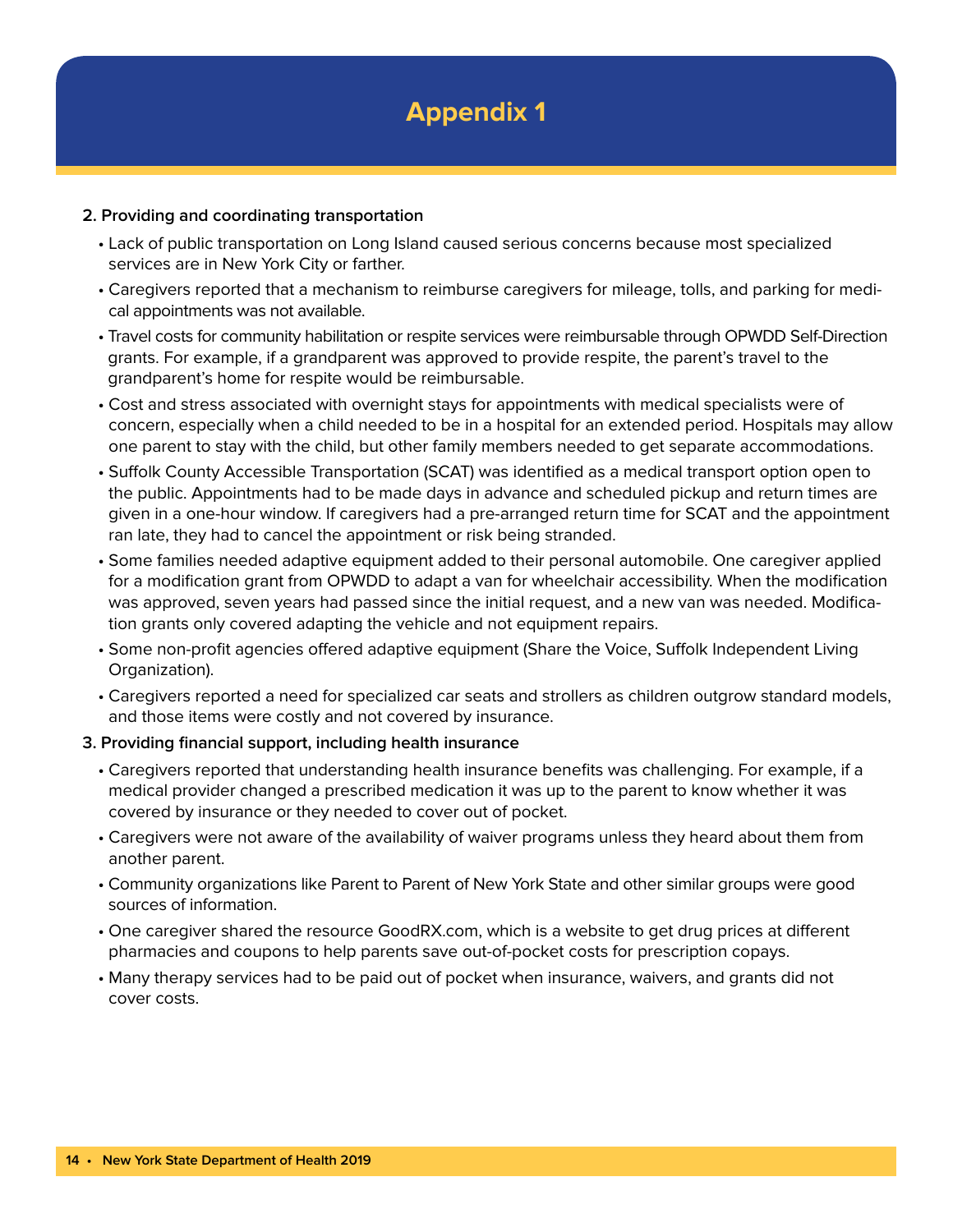#### **4. Integrating the child and their family into their community**

- Caregivers discussed issues with accessibility in relation to restrooms. Changing tables did not support older children, resulting in the need to bring personal equipment and supplies to aid in changing older children. Caregivers said it was easier to change the child in the car, which may interrupt a shopping trip.
- Family and gender-neutral restrooms were helpful when the child is older.

#### **5. Providing emotional and social supports for the child and family**

- Parents reported the desire for more camps, sports, and other social activities for CYSHCN, including more inclusive camps so CYSHCN could attend with typical kids.
- Additional staff such as a personal aid or caregiver with medical or special education background may be needed, which meant paying for both the activity and the extra staff.
- Religious organizations were sometimes helpful in providing social opportunities for children.
- Caregivers reported a need for a break from the stresses of providing and coordinating care for their CYSHCN, and there were not enough support groups or respite opportunities for parents.
- Family and friends did not always understand the needs and challenges of CYSHCN, so they were not a reliable source for respite.

#### **Suggestions for change**

- 1. Parents wanted a resource guide of services available across the lifespan that describes what to expect and what will be provided from available services.
- 2. Caregivers wanted medical providers to inform them of services and needs at the time of diagnosis.
- 3. Caregivers wanted regulatory changes allowing them to be compensated for choosing to stay home with a CYSHCN under age 21.
- 4. Caregivers desired more parent respite organizations.
- 5. Parents wanted paid Family and Medical Leave Act (FMLA) required for employers of families with a special needs child.

#### **Broome County: Eight caregivers attended a group session in Binghamton on February 23, 2018.**

#### **1. Accessing and coordinating medical care and related services**

- Five caregivers said their pediatrician was helpful in giving referrals to specialists. It was easier to obtain information on available resources when their pediatrician provided a referral to a specialist.
- Emergency Departments were not knowledgeable about special needs or rare disorders.
- Travel to larger cities was required to reach certain specialists, specifically pediatric psychiatrists, developmental specialists and pediatric dentists.
- Once a specialist was identified, wait lists could be one to two years long.
- Patient Navigators located at the hospital were helpful in handling logistics. For example, if the pediatrician made a referral, the Patient Navigator arranged for reduced rates at nearby hotels and restaurants.
- Service coordinators through Medicaid and other programs were also helpful at providing information on available resources, but hard to get.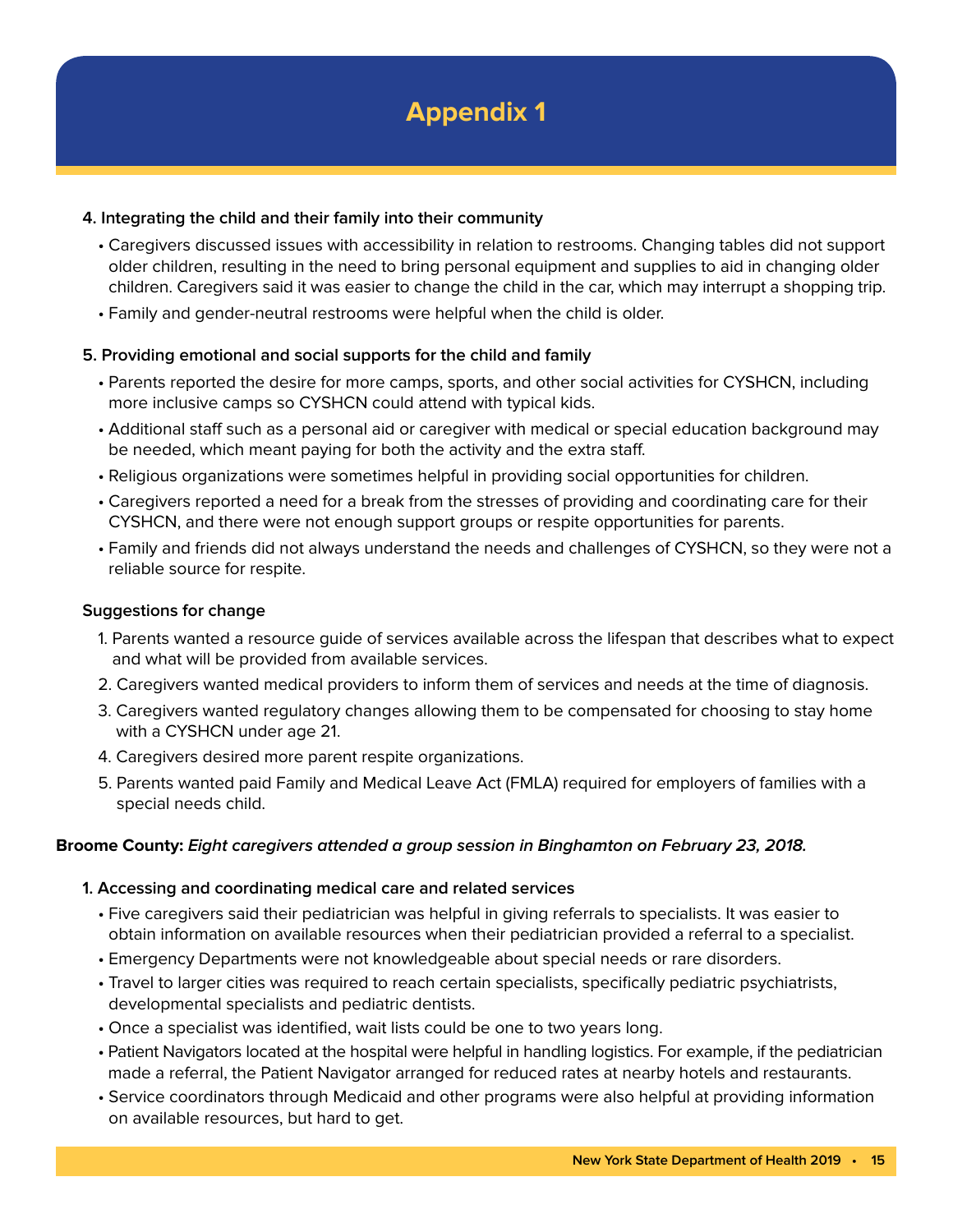#### **2. Providing and coordinating transportation**

- Caregivers reported that the frequency and distance required to travel for appointments could be a financial burden, especially if frequent appointments were needed.
- One parent reported that their personal travel for medical appointments (mileage, food, hotel) was reimbursed by Medicaid with prior approval. Other parents were unaware of this benefit or the eligibility criteria.
- Adapting their personal vehicle with specialized equipment was a big expense for families.
- Caregivers living in rural areas had few options for public transportation. Rural Health Network is a volunteer organization that covered transportation to medical services for people who lived in rural areas, but the need for services exceeded capacity.

#### **3. Navigating and obtaining assistance from the school system**

- Caregivers stressed that knowing where to start to get their child special education services at school was a challenge. School service coordinators or social workers were considered a helpful resource for five parents.
- Schools did not require a parent member to be at the Committee on Special Education (CSE) meetings, but when they were it was helpful to parents who were new to the process. One caregiver volunteered as a CSE parent member but felt the school minimized her role as a parent advocate on the committee.
- Overall, caregivers felt school staff needed more training on addressing special needs in children.
- Southern Tier Independence Center (STIC) Parent Technical Assistance Program was cited as a helpful program that provided information regarding the special education process including referrals, evaluations, and transitions to enhance families' skills and ability to effectively advocate for their child's needs and to work collaboratively with the education system. The program served families of children with special needs ages 3-21 and professionals and staff within the education setting.
- Educational plans (i.e., IEP, 504) were identified as essential to the child's success at school, however a great deal of variation in services provided by the school districts was reported.
- Although school evaluations were provided free of charge, caregivers did not feel the results were always accurate. Therefore, some caregivers requested an outside evaluation, which they perceived to be more accurate than school evaluations, but the evaluations were also expensive.
- Caregivers reported poor communication between the medical providers and the school. The caregiver had to follow up with both parties to ensure the information shared was accurate.

#### **4. Identifying and coordinating child care**

- Caregivers reported that paying for child care, therapies and programs outside of school is expensive.
- For those who qualified, Department of Social Services (DSS) provided financial assistance for daycare and a list of participating providers to choose from.
- Other child care coordinating agencies were also helpful. Bridges to Health (B2H) is a waiver program designed to provide children in foster care who have significant mental health, developmental disabilities, or health care needs with services to help them live in a home or community-based setting. B2H provided their covered families eligibility determinations and referrals to child care agencies.
- Caregivers reported that respite services were difficult to find, especially for young children. Self-Direction was considered helpful in providing respite services, but a shortage of providers was cited.
- Several caregivers decided to not work, to change jobs, or change job shift to better care for their children.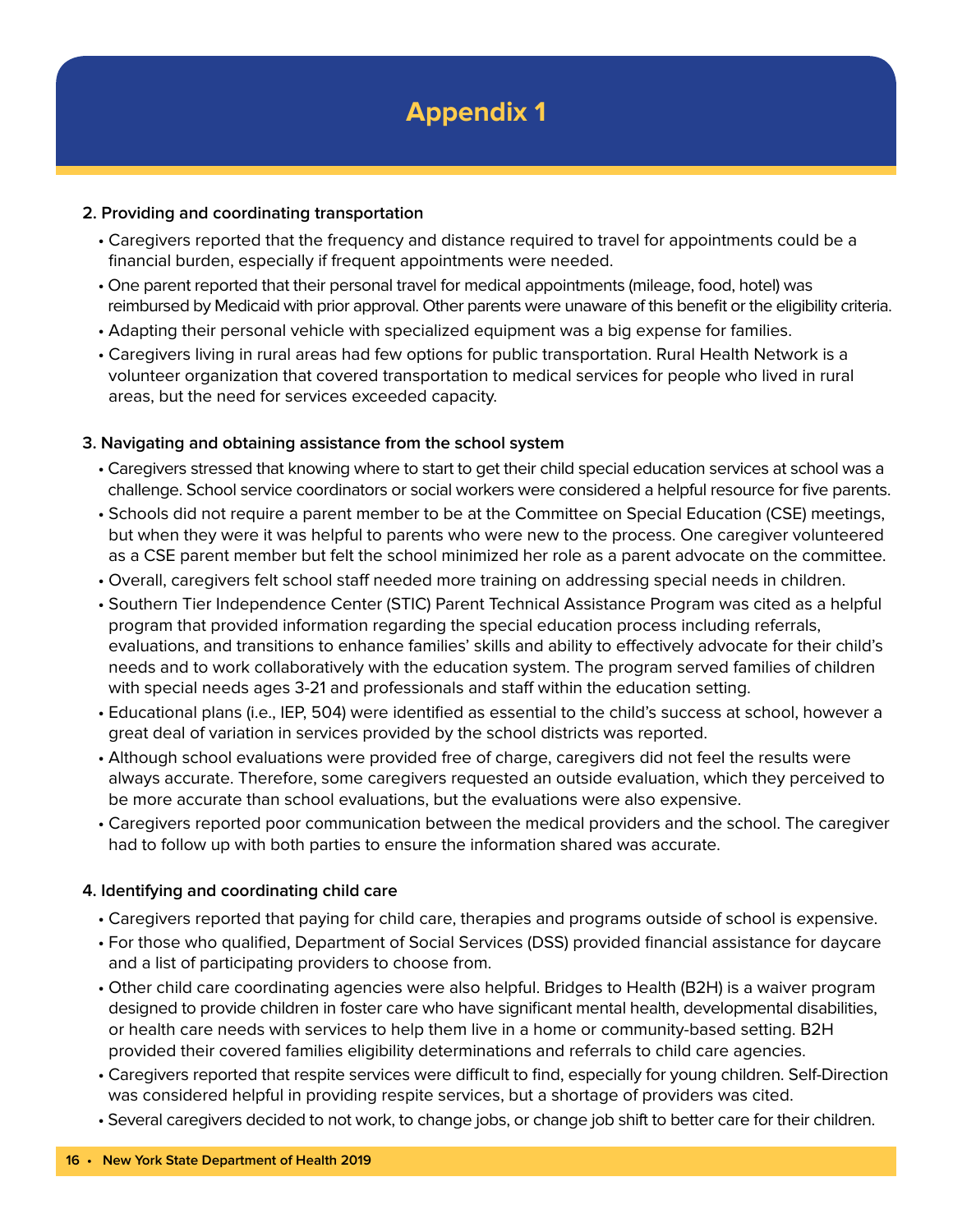#### **5. Transitioning to adult services**

- Caregivers wanted to ensure their children had skills for independence when transitioning to adult care.
- Some parents reported having a positive experience using the Adult Career and Continuing Education Services-Vocational Rehabilitation (ACCES-VR), a program for employment readiness for young adults with disabilities. ACCES-VR paid for equipment, supplies, and tuition as well as assisted clients with finding employment.
- The STIC was reported to offer grants for technology to increase independence and promote self-reliance.

#### **6. Integrating the child and their family into their community**

- Parents wanted to take their child into the community for everyday activities.
- Special shopping carts available at Target and Wegmans accommodated their children's needs, but these were not available at other stores.
- Caregivers reported that family bathrooms were helpful.
- One caregiver stressed that she wanted her children to feel that they can do all the things that typical children do, but she had to bathe her children in bed, because she did not have an accessible bath for them in her home.
- Caregivers stated that handicapped parking permits were helpful for CYSHCN with both physical and developmental disabilities. Parking close to an entrance allowed parents to feel safer.

#### **7. Providing emotional and social supports for the child and family**

- Caregivers reported that their children had difficulty making friends.
- Support groups and activities specifically for children with special needs, such as the Magic Paintbrush Program, a Broome Tioga Board of Cooperative Educations Services (BOCES) program that provided activities and materials to creatively engage individuals of all ages with physical or developmental disabilities, were identified as helpful.
- One caregiver reported that she volunteered to lead girl or boy scouts, which provided both her and her children a social outlet.
- Volunteer-based afterschool activities were not helpful due to unreliable staffing.
- Integration with typical kids was not desired by all parents; some parents thought their child did best interacting with children who had similar challenges. One concern raised was that as children age and recognize their differences they may be bullied by typical kids.

#### **Suggestions for change**

- 1. Caregivers wanted more training or continuing education for school psychologists and teachers on how to properly treat and communicate with CYSHCN and their families. They also wanted more consistency in the services provided to children with special needs across school districts and the state.
- 2. Caregivers requested a single point of receiving information for the child's needs.
- 3. Caregivers wanted more programs to identify children's strengths and to help them excel. They felt the focus should be on the abilities children have instead of their disabilities, because their children have talents to offer. Caregivers viewed this as important for fostering independence and preparing for transition.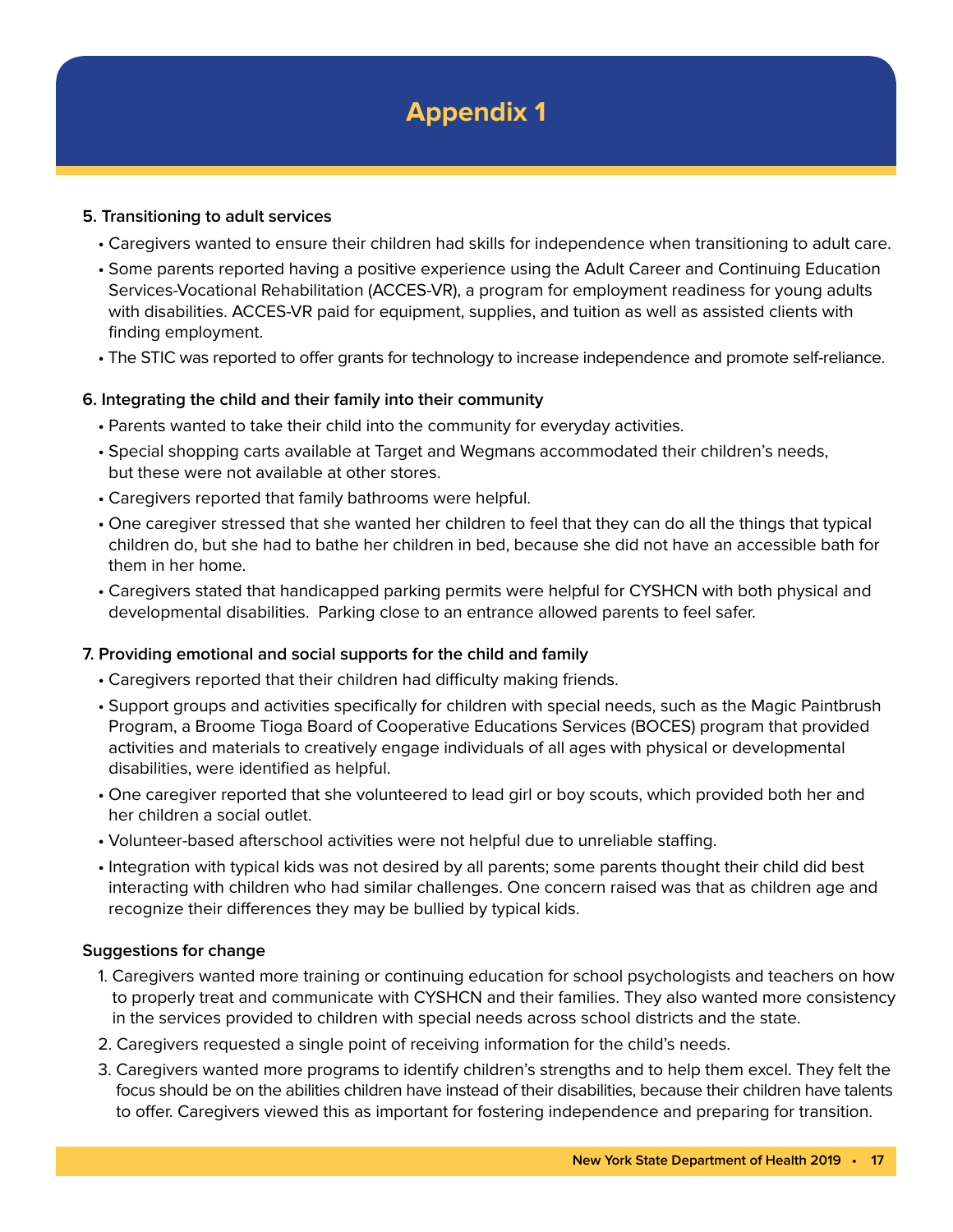#### **Monroe County: Eight caregivers attended a group session in Rochester on February 28, 2018.**

#### **1. Accessing and coordinating medical care and related services**

- Caregivers stressed the importance of getting a correct and current diagnosis. Medical needs and diagnoses may change, and many children have co-existing conditions. Pediatric specialists, such as developmental pediatricians and pediatric psychiatrists, should be able to see children with dual or multiple diagnoses, but they often give only one diagnosis and do not explore further. Caregivers expressed frustration that they received conflicting diagnoses from different specialists.
- Care coordination was lacking between medical care and services which left the caregiver to coordinate multiple services and specialists.
- Caregivers wanted information on other services available for their child. Caregivers said they needed strong advocacy skills to be successful in getting the information needed to care for their child.
- Caregivers felt the emergency room (ER) should be avoided because ER professionals did not have training or awareness to deal with CYSHCN. When the ER was used for medical care, there was no subsequent referral for follow-up.
- A lack of pediatric psychiatrists was reported, leading to long waiting lists for appointments.
- There was concern that there was no partial hospitalization coverage or other models of care for children with mental health issues.
- Caregivers reported having difficulty understanding their health insurance coverage. Caregivers had to educate themselves on insurance coverage and advocate for their child. Understanding prescription drug coverage was challenging; for example, if a medication was changed within a certain time frame, their insurance did not always reimburse the caregiver for the expense.
- Caregivers reported tracking the changes in their child's symptoms (improvements and side effects) when starting a new medication was challenging. Caregivers reported that keeping track of medications and refills was difficult when caring for multiple children with multiple medications.
- Caregivers reported that the EI Program was very helpful for eligible children.
- Schools, including the Committee on Preschool Special Education (CPSE) and the Committee on Special Education (CSE), were somewhat helpful, although the level of support varied by school district.
- Private therapists were helpful, but most required out-of-pocket costs.
- Services from OPWDD and OMH were both seen as helpful, but children were only able to receive services from one or the other. Caregivers of children with a dual diagnosis of a developmental and mental health issue felt frustrated in having to choose which agency would best serve their child.

#### **2. Identifying and coordinating child care**

- Caregivers reported that specialized daycare facilities were helpful but there are not enough available. Most caregivers agreed that typical daycare settings for CYSHCN were not helpful since their children required more individualized supervision and support.
- One-on-one support services were necessary for some children, but the expense of extra staff to provide this individualized care within the daycare setting had to be covered by the caregiver.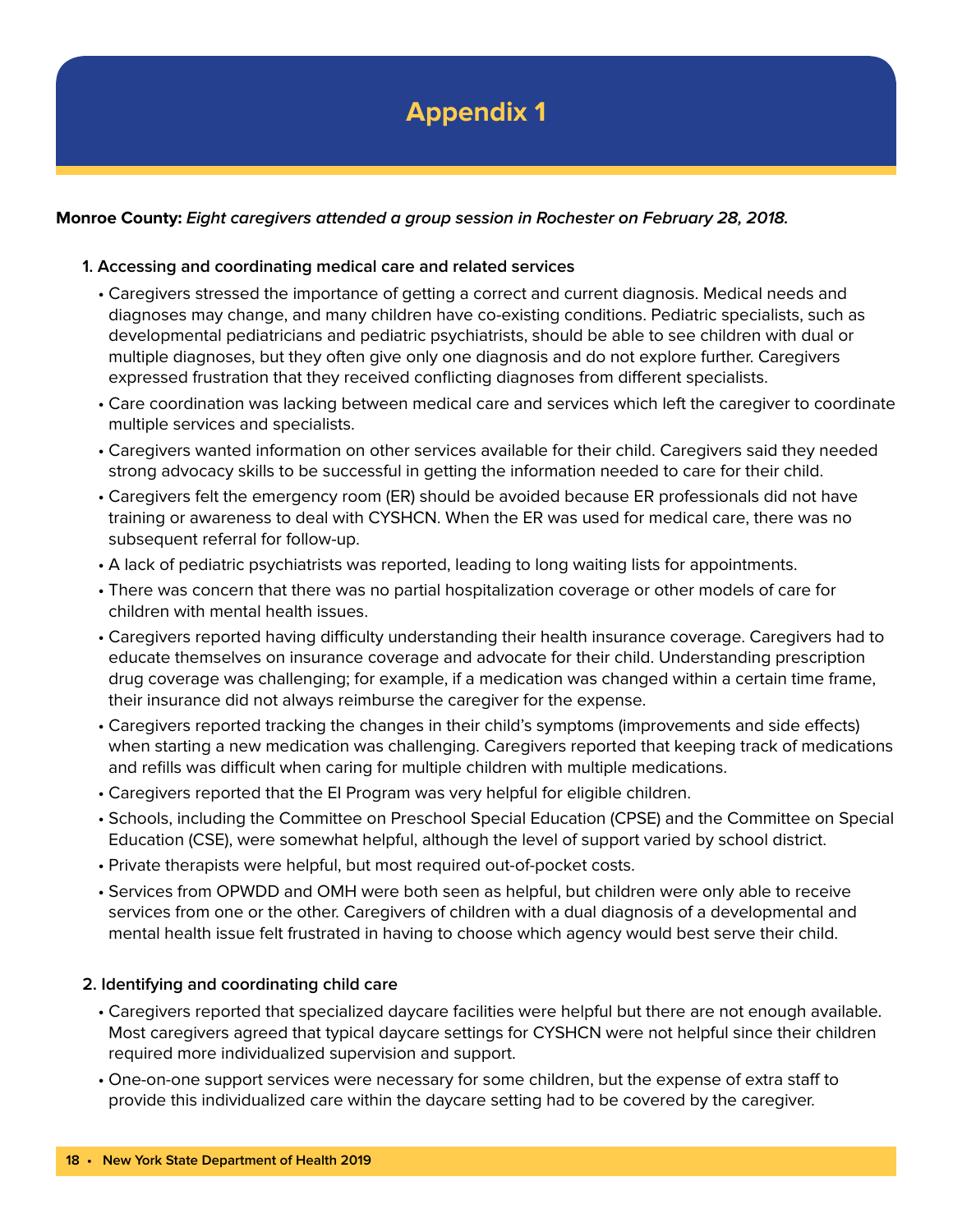- OPWDD Self-Direction respite providers were helpful, but finding a provider on short notice for unplanned events, for example when the child was home due to sickness or on a snow day, was difficult.
- Family and friends could be helpful for child care, but only if they were trained to provide appropriate care.

#### **3. Providing emotional and social supports for the child and family**

- Parents in this group expressed that support groups with child care provided were the best option for caregivers because families learned about other resources and child care was offered for their CYSHCN. These groups were especially helpful if child care was provided to siblings as well as CYSHCN while parents attended the group. This child care setting provided a social opportunity for children with special needs and their siblings who were typically developing.
- Adult respite organizations were available, but were difficult to take advantage of because the caregiver would have to arrange child care to attend.
- On a short-term basis, while parents were grocery shopping, some stores provided child care. Some parents used it to spend time together.
- OPWDD Self-Direction community habilitation programs help older children learn about living in the community. Also, while children participated in the community program, it allowed parents a respite from caregiving.
- Peer groups and support groups available through social media were helpful for older children.
- Recreational programs like Challenger Sports, an organization designed to provide sports programs to individuals with learning and physical disabilities, provided social opportunities for youth.
- Mentor programs like Big Brothers/Big Sisters and youth advocacy programs were also effective social outlets.

#### **4. Transitioning to adult services**

- Parents identified many legal issues, such as securing a healthcare proxy, as CYSHCN transition to adult services. A healthcare proxy is critical to ensure continued access to medical records to coordinate insurance coverage.
- Caregivers also stated that they needed to obtain continued legal guardianship to continue to make decisions once their child turned 21 years old.
- Caregivers discussed the important life skills their adolescents with special needs must learn, including how to arrange transportation for appointments.

#### **5. Transportation**

- Medicaid transportation was available, but there were often travel delays and multiple stops (i.e., pooled transport) which could make travel time-consuming.
- Acclimation programs were available and were helpful. Acclimation programs guide the participant through a "test run" or simulated transportation experience, such as practicing riding the public city bus with the help of a volunteer. Some caregivers had used a program called 'ROC Your Flight' that guided people with disabilities through the airport security and boarding process to prepare them for future flights.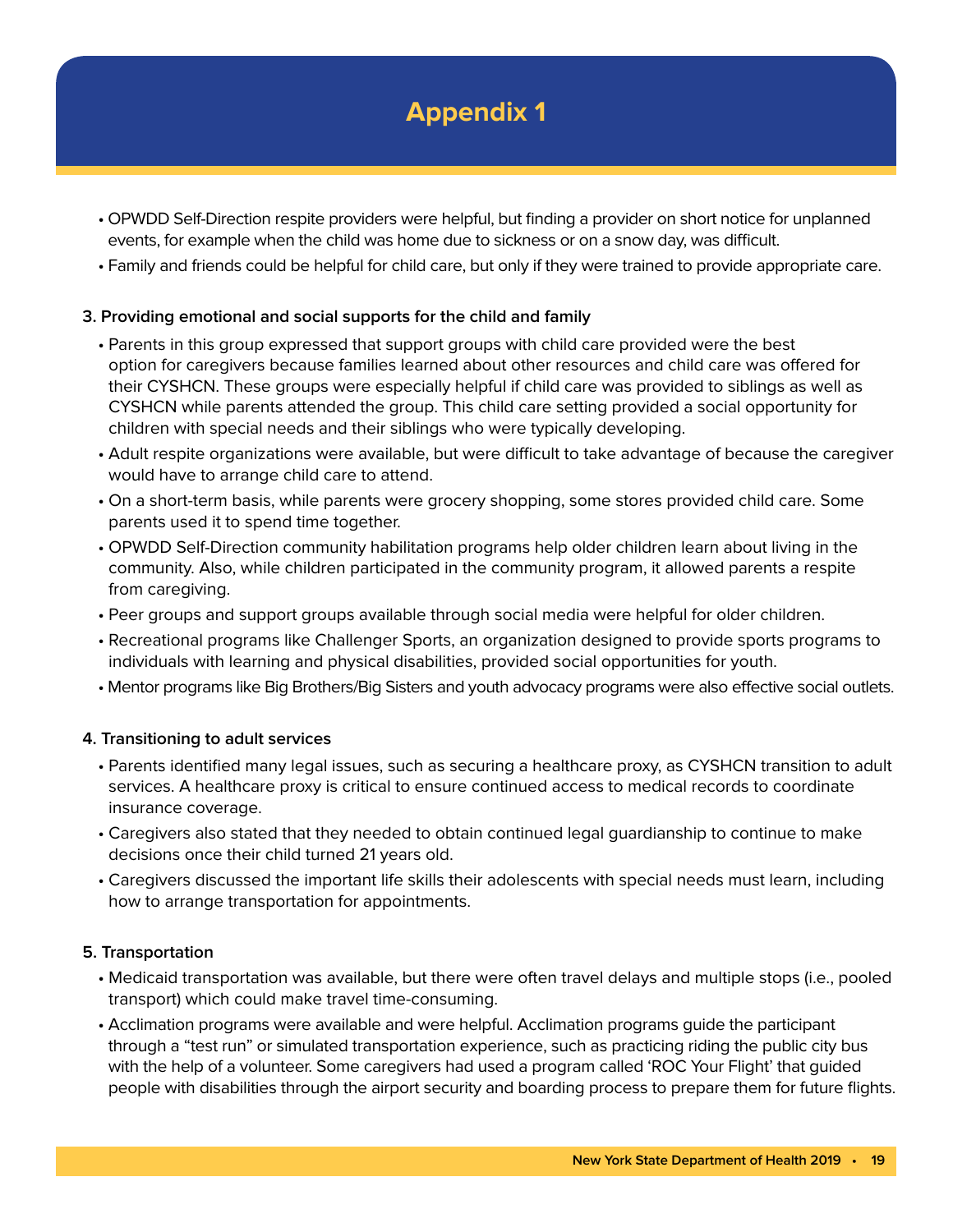#### **6. Safety for the child and family**

- Caregivers discussed ways to keep their family safe, especially when their child has a mental health issue.
- Caregivers reported negative experiences with crisis response programs. For example, one caregiver called "Mobile Crisis" (sponsored by OMH) and found they could not respond to a mental health emergency for over 24 hours. NY Systemic, Therapeutic, Assessment, Resources & Treatment (NY START) is a similar crisis prevention and response program for children receiving OPWDD services.
- Safety equipment was available through state agencies (OPWDD/OMH), but due to a lengthy application process many caregivers chose not to apply.
- Caregivers suggested meeting with professionals/first responders prior to an emergency so they could be familiar with the child's needs.
- The "Yellow Dot" program alerts police and Emergency Medical Services (EMS) to a child's condition by placing a yellow dot sticker on the car window or home window. This way the first responder is aware of the child's condition and can respond appropriately.
- Caregivers felt that supports were more helpful in urban areas versus rural areas. The group agreed there were many more support services available in Rochester and Monroe County than in surrounding counties.
- Caregivers stated it was important to understand that a caregiver's mental health issues could impact care for the child.
- Residing in a safe neighborhood with neighbors who understand their child's health condition was helpful, but not all had that environment.
- Parents shared that community-based organizations that provide training were helpful, but most are in urban areas; the city of Rochester had these programs, the surrounding counties did not. AutismUp, which is a community-based organization in the Rochester area, provided training on autism to local police and other services and supports for families with children with autism. Rochester Regional Center for Autism Spectrum Disorder (RRCASD) provided mindfulness training with parents and at schools. National Council on Alcoholism and Drug Dependence – Rochester Area (NCADD-RA) trained teachers and school staff on fetal alcohol spectrum disorders. Availability of training in these areas helped to ensure that providers in the community were educated on handling a CYSHCN before an issue arises.

#### **Suggestions for change**

- 1. Caregivers wanted more timely access to services for their child. Caregivers wanted shorter wait lists for specialists and providers through state programs like OPWDD.
- 2. Caregivers wanted the training and certification requirements for respite providers through the OPWDD Self-Direction Program to be changed to increase access to services. Caregivers would like an alternative to the full-day respite training, because respite providers sometimes had other fulltime jobs and may not be able to take a day off for training.
- 3. Caregivers desired care coordination that better coordinated services and communication between educational, medical, and insurance providers.
- 4. Caregivers wanted supported community services, such as nutrition services, transportation, and comprehensive case management, which are provided to the aging population.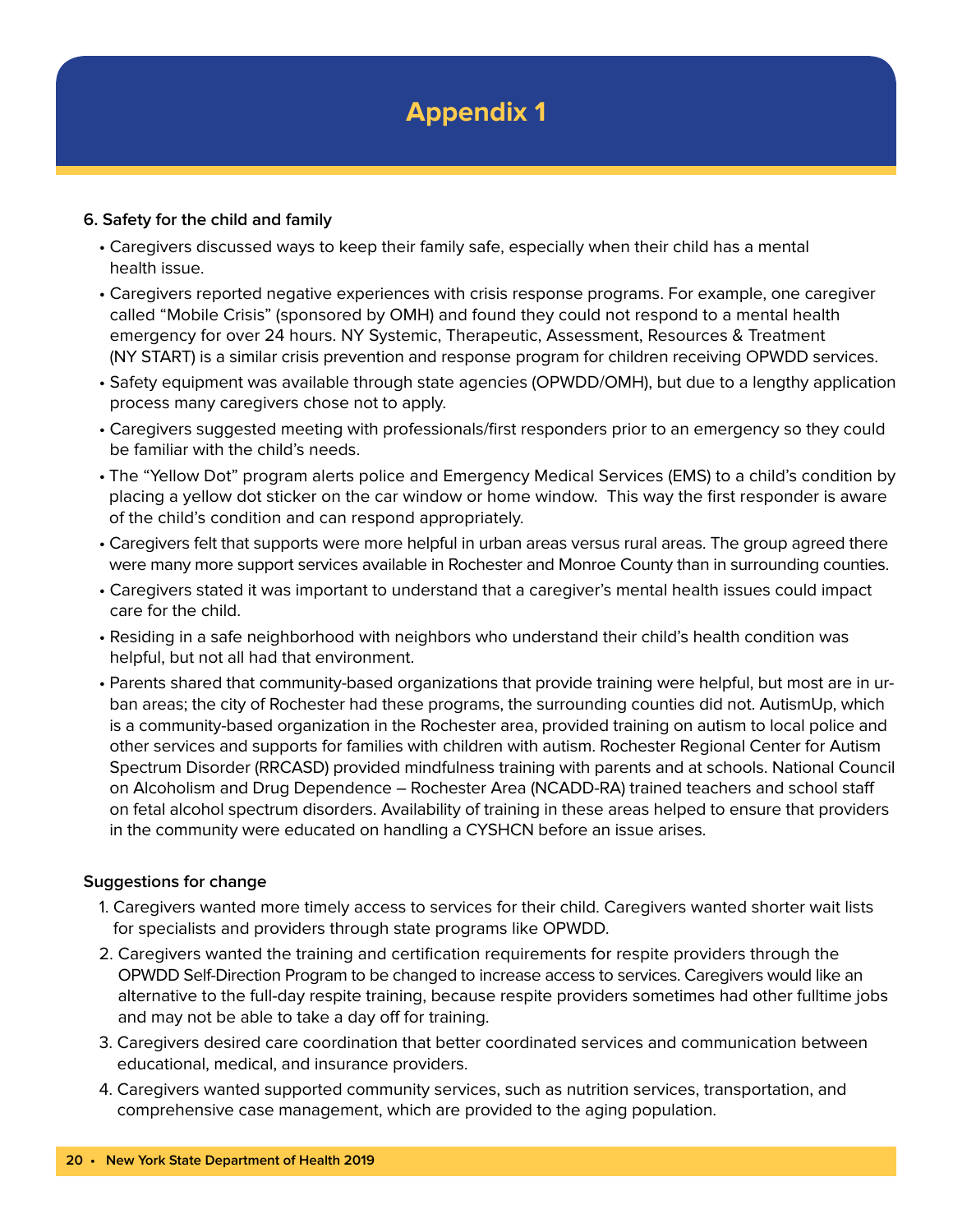**Nassau County: Two caregivers attended a group session in Freeport on June 18, 2018. This session was hosted in partnership with Advantage Care Health Center FQHC and Nassau County Health Department.**

#### **1. Accessing and coordinating medical care and related services**

- Caregivers discussed various insurance coverages and their benefits. They felt that Medicaid and Marketplace insurance were more helpful than private insurance, especially when it included dental coverage.
- Finding dental providers who accepted Medicaid was difficult.
- These caregivers reported having little difficulty finding medical specialists and received appropriate referrals from their primary care providers. Waiting lists of one or two months for specialists such as an Ear, Nose and Throat (ENT) specialist were reported.
- Caregivers felt that being proactive in asking questions and researching online was successful in navigating their child's health care.

#### **2. Identifying and coordinating child care**

- Finding affordable child care was challenging. Cost can be a barrier for private child care services, although some town-offered or church-sponsored programs were identified as affordable.
- The child care assistance benefit through DSS helped those who qualified with child care while they worked. That child care benefit was immediately terminated if the caregiver lost her/his job; there was no extension while the parent looked for a new job. Losing child care made it difficult to look for new employment while also caring for their child.
- Families who did not qualify for financial assistance through social services, struggled to afford daycare.
- Head Start was identified as a helpful resource for those who qualified and was available for those who were unemployed.
- Afterschool programs served as a way of keeping older children safe and out of trouble. Extracurricular activities, such as sports, were cited as a good option for older children.

#### **3. Navigating and obtaining assistance from the school system**

- One caregiver was not comfortable with large, urban public schools. She felt that private schools were better because of a smaller class size and more individual attention without requiring a special education plan. However, the cost of tuition was a barrier.
- Caregivers of children with a 504 Plan, a written education plan for students with disabilities who require reasonable accommodation while attending school who do not have an Individualized Education Plan (IEP), reported it was helpful in providing necessary assistance in school, but sometimes the child needed additional help which was not provided by the school district.
- Caregivers reported paying for tutors to help their child. This additional professional help was costly but was more affordable when parents identified a college student who tutored.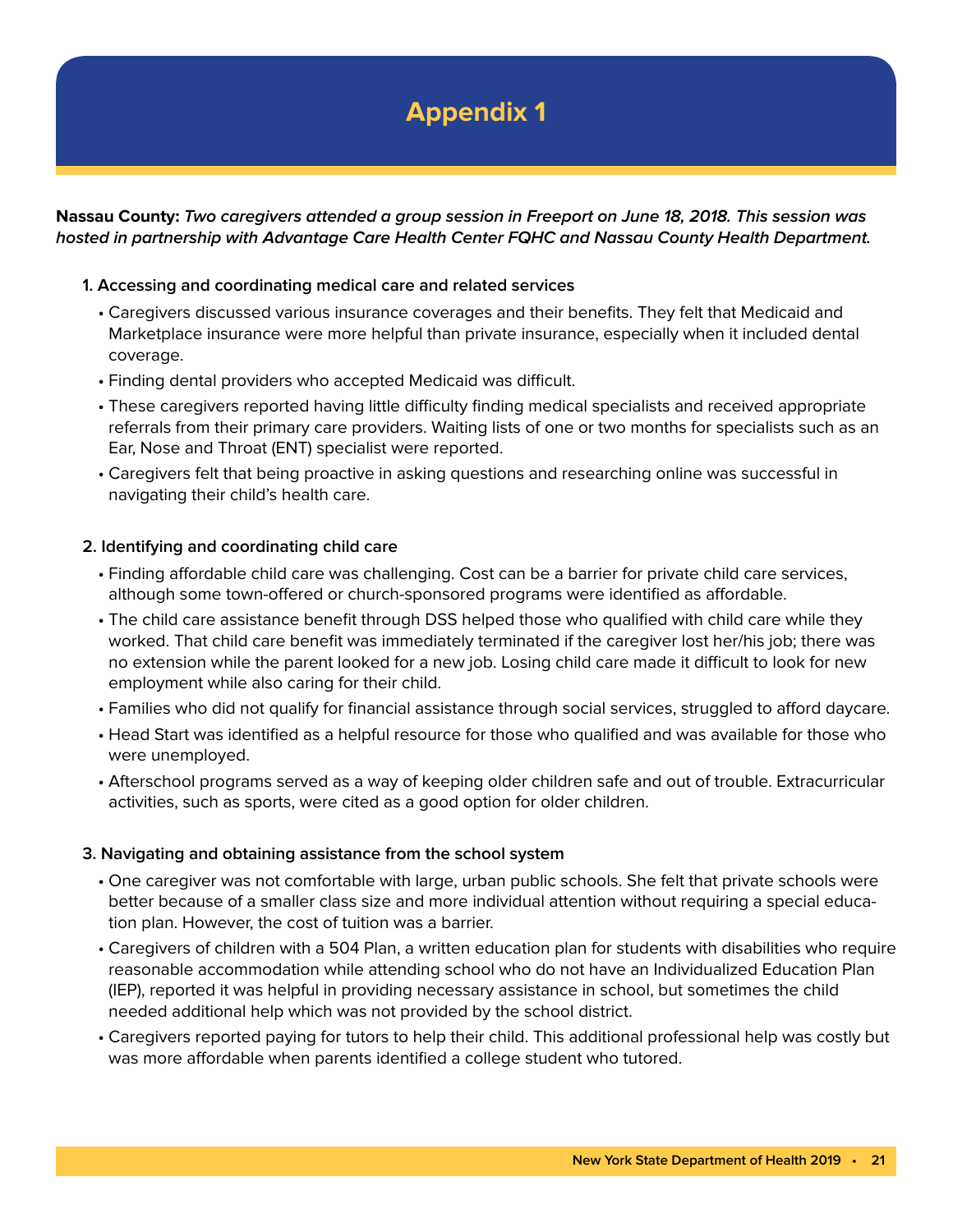#### **4. Parenting and discipline**

- Parents discussed the challenges of disciplining and providing emotional and financial support for their children. Behavioral issues led children to get into trouble. Caregivers had difficulty deciding on a discipline plan for their children. Caregivers felt that teaching respect and having open communication was more effective than taking away privileges. Caregivers looked for positive role models or mentors for their children.
- At times, professional counseling was necessary and helpful.
- Two-parent homes were felt to be more supportive financially than single-parent homes. Caregivers also felt a child's opportunities were largely dependent on the family's finances.

#### **Suggestions for change:**

- 1. Caregivers wanted financial assistance for child care while they looked for employment.
- 2. Caregivers wanted child care options to be more affordable for those that do not qualify for social service financial assistance.
- 3. Caregivers wanted additional cost-free resources and programs for special needs children, such as tutoring, afterschool programs, and social activities.
- 4. Caregivers wanted more availability of Medicaid dental providers and more affordable private dental coverage.



**22 • New York State Department of Health 2019**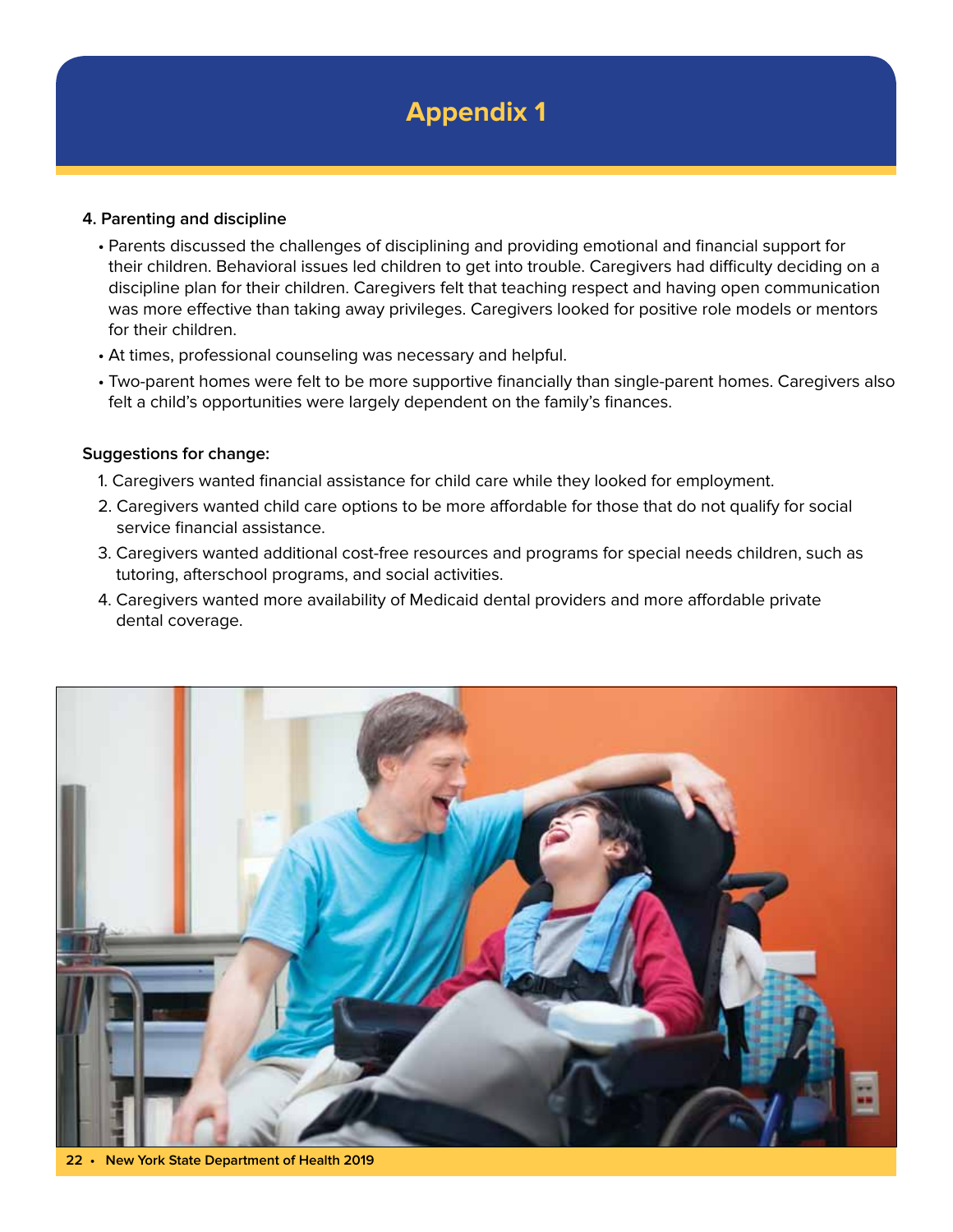### **Feedback from Caregivers Participating in the New York City Department of Health and Mental Hygiene CYSHCN Health Education Forum**

NYSDOH facilitated an in-person group discussion following the New York City Department of Health and Mental Hygiene (NYC DOHMH) Quarterly Health Education Forum held in Queens, New York on September 14, 2017. Feedback was provided by 17 caregivers, many of whom were also professionals that work at agencies or organizations that service CYSHCN. Specific feedback documenting the caregivers' experiences, opinions, and perceptions from this discussion is summarized below.

#### **1. Accessing and coordinating medical care and related services**

- Caregivers reported long wait lists, up to six to seven months, for developmental or neurological evaluations.
- Caregivers said there are not enough speech therapy and occupational therapy providers. There was a reported wait of over four months for speech therapy services. And once services were available, the frequency was not enough.
- There were long waiting lists for Medicaid Service Coordinators. Parents said they had to wait up to a year to get a coordinator and services started, even after completing all the evaluations needed.
- Caregivers had trouble finding primary care physicians and specialists that participated with their health plan or that provided adequate coverage.
- Doctors did not share information with other doctors or schools. One caregiver mentioned that exchange of information between medical providers was improved with Regional Health Information Organizations (RHIOs), which allows sharing medical records between physicians.
- Doctors often did not give referrals or information along with the child's diagnosis.
- Finding information about services and resources was difficult. One parent said she happened to stumble upon the information for the Quarterly Health Forum. Another parent only learned about EI from another parent in the neonatal intensive care unit (NICU), not from the medical staff.
- There was a gap reported for insurance coverage of services such as applied behavioral analysis. Some caregivers said it was provided for children with autism, but would be beneficial to children with other diagnoses such as attention deficit hyperactivity disorder (ADHD).
- Several caregivers expressed the need for medical equipment and supplies. Obtaining insurance coverage of these items was a challenge. For example, children outgrow wheelchairs quickly and Medicaid only covered replacement within prescribed time frames. They also reported long wait lists to get approved equipment such as wheelchairs and Hoyer lifts.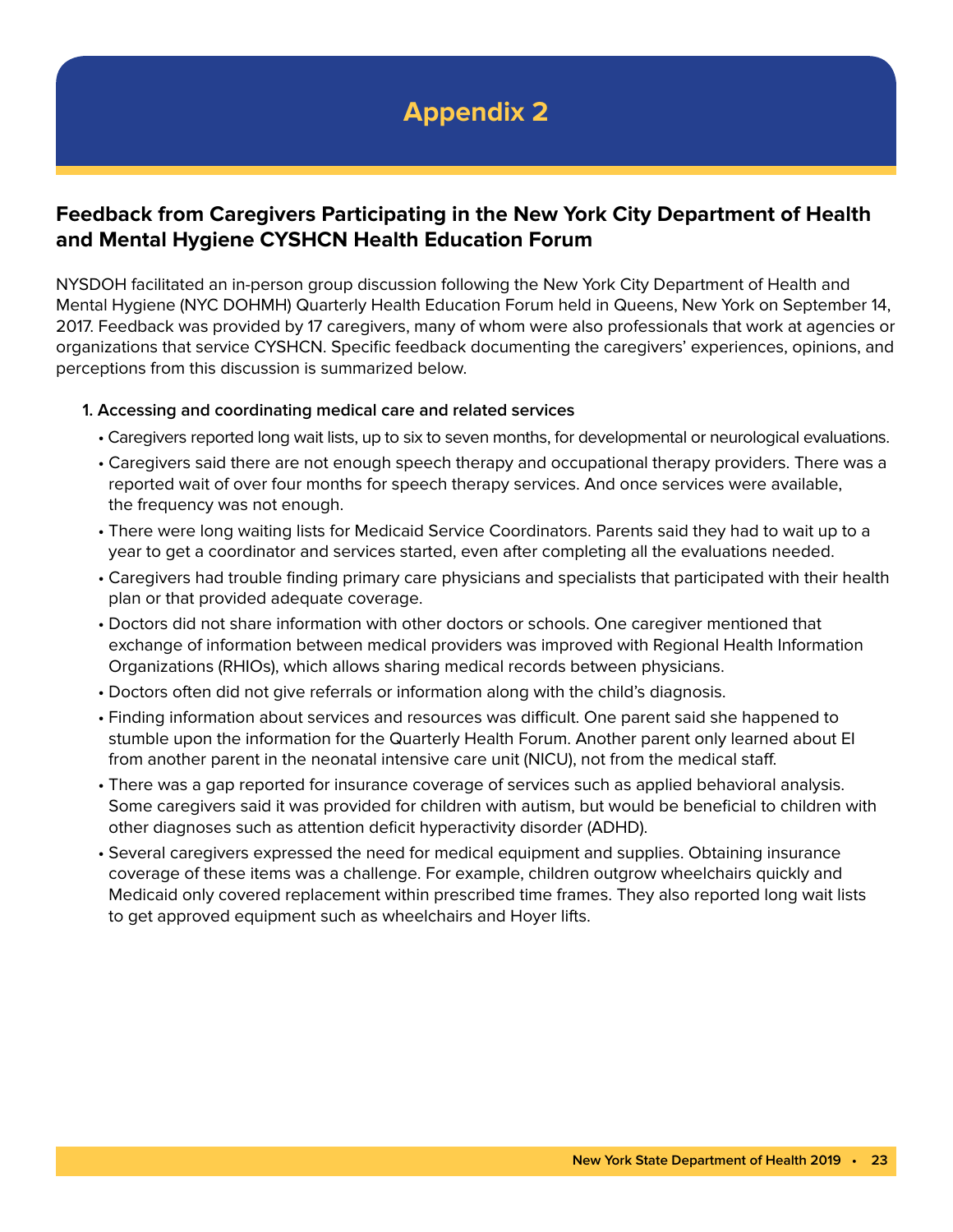#### **2. Navigating and obtaining assistance from the school system**

- Caregivers mentioned several times that it is important to have an advocate for the Committee on Preschool Special Education (CPSE) and parent members at meetings. Without the help of a parent member/advocate, parents felt they were expected to sign the Individualized Educational Plan (IEP) without fully understanding the process.
- Caregivers desired more updates from the school on how their child is doing, so adjustments could be made when needed.
- Caregivers said finding the right school that meets the child's needs was the key to success. Not all schools were able to provide necessary services.

#### **3. Providing emotional and social supports for the child and family**

- Caregivers said there was a need for more recreational programs and extracurricular activities for social development of CYSHCN. Social skills were identified as very important for transition to adulthood.
- Parents also wanted social opportunities and support groups for themselves.
- There was a lack of aides and programs that can cover transporting the child for recreational activities. Finding transportation for programs and events was a challenge that limited the activities available to children.

#### **4. Safety for the child and family**

- Parents were concerned for their child's safety at home, during medical care, and at school. They reported that bullying is an issue.
- Caregivers said safety equipment and devices such as fire extinguishers, alarm systems and tracking devices were needed.
- Parents said safety training, developing safety plans, and conducting safety drills were necessary for preparing both parents and providers, such as teachers.

#### **Suggestions for change:**

- 1. Caregivers wanted mentors to guide and train providers and professionals who work with CYSHCN. Medical providers were specifically mentioned
- 2. Caregivers would like online or telephonic live chat support available to assist families in finding resources to help their CYSHCN.
- 3. Caregivers wanted access to current, up-to-date resource guides.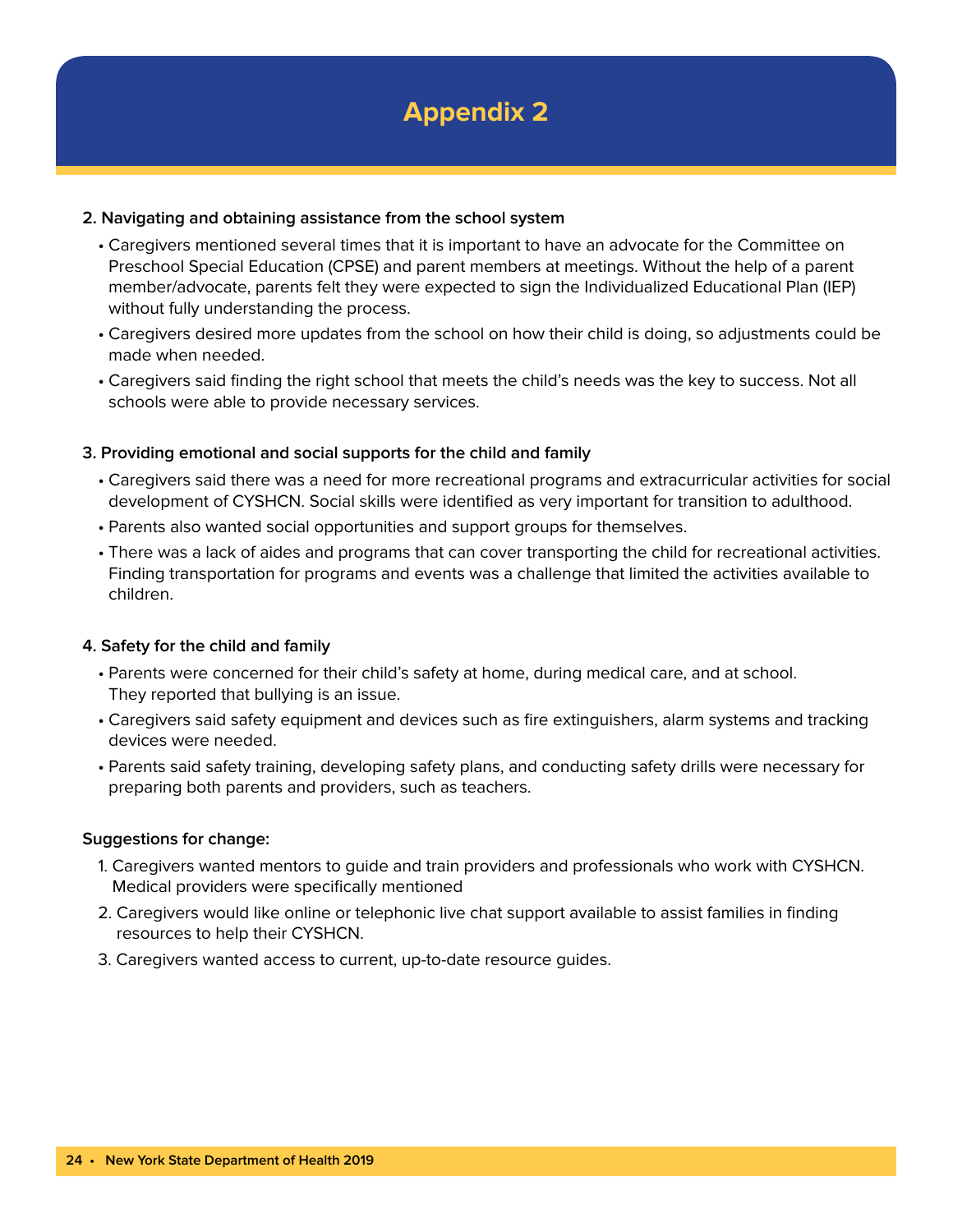### **Feedback from Caregivers with Children Served by the Early Intervention Program**

Caregivers participated in care mapping activities at IFaCT learning sessions in the Bronx on January 18, 2018, in Kingston on January 22, 2018, and in Fayetteville on February 2, 2018. At these sessions, each caregiver was grouped with a table of providers. NYSDOH introduced the care mapping activity and each caregiver completed their own independent paper mapping tool. In total, feedback was received from 22 caregivers from 18 different counties. A summary of their feedback is below.

#### **1. Accessing and coordinating medical care and related services**

- There were long wait times for appointments with specialists and therapists, such as occupational therapists or speech therapists.
- Families spent a great deal of their free time researching medical providers and therapists.
- A lack of communication between service providers and caregivers meant the responsibility of coordinating medical appointments was left to the caregiver.
- Caregivers felt they assumed responsibility for decision-making as to which services or evaluations their child would need, without the appropriate information to make these decisions.
- Caregivers found it helpful when their child's care was coordinated through either their insurance or through a service coordinator, which are provided by the EI Program, Office for People with Developmental Disabilities (OPWDD), or other systems of care.

#### **2. Parental support**

- Caregivers stated they wanted to connect with other families in similar situations. Often, caregivers relied on family and friends for support.
- Some caregivers reported that there were not enough support groups available outside the Monday-Friday workday for working families.
- Establishing friendships with similar families provided not only a source of support, but also allowed for the exchange of valuable information and experiences.
- Some parent advocates were sought out as a resource for learning and to help train caregivers to become advocates for their own children.
- Social media and online parent groups were successful means of reaching other families for some caregivers.

#### **3. Social activities and community integration for child**

- Caregivers recognized the need for socialization as an important part of their child's development. Some caregivers desired social opportunities with children with similar needs, while others wanted their child integrated with typical peers.
- Most common outlets for socialization for children under the age of three were playgroups, playgrounds, pre-schools (including Head Start) and family.
- Finding social opportunities that are available outside of work hours, are free, or are available locally in rural areas has been difficult for some families.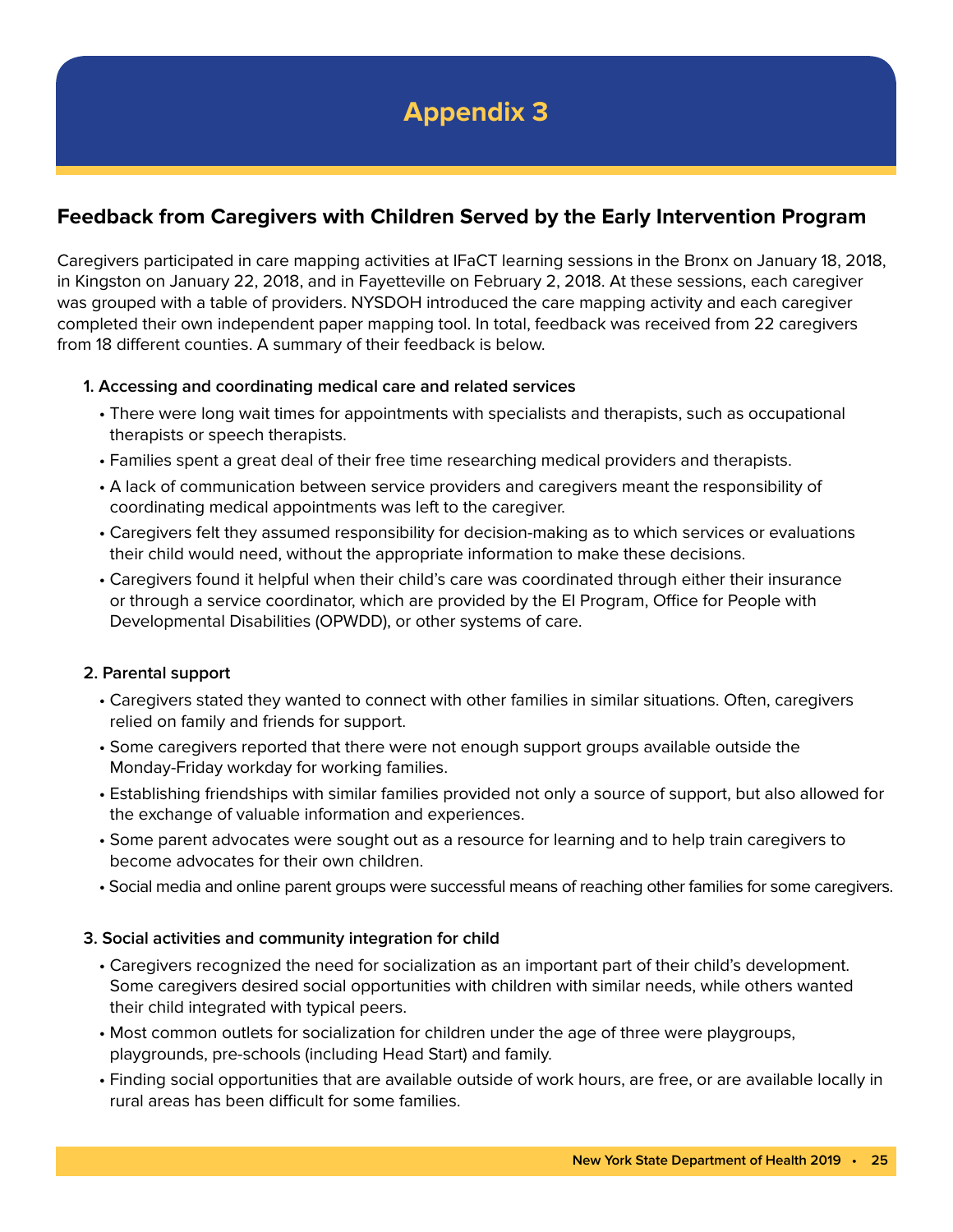#### **4. Knowledge and skills to provide therapy at home**

- Caregivers looked for strategies to continue therapy for their child at home. They wanted therapists to provide training and technical assistance to allow them to continue the child's therapy at home.
- Carry-over therapy is important for children in preparation for the transition out of Early Intervention when the child turns three.
- Caregivers stressed the difficulty in balancing the need to provide therapy at home and connecting their child in the community.

#### **Suggestions for change:**

- 1. More information on the resources and services should be available for their child. Five caregivers specifically expressed the desire for a local resource center or "information hub."
- 2. More parental support groups and opportunities for connections with other caregivers. Caregivers wanted emotional and social support from other families with similar challenges, as well as a better way to share information and experiences that could help families.
- 3. More group activities available for children, specifically toddlers. Caregivers wanted their children involved in group activities for play, therapy and school as well as in their community in general.



**26 • New York State Department of Health 2019**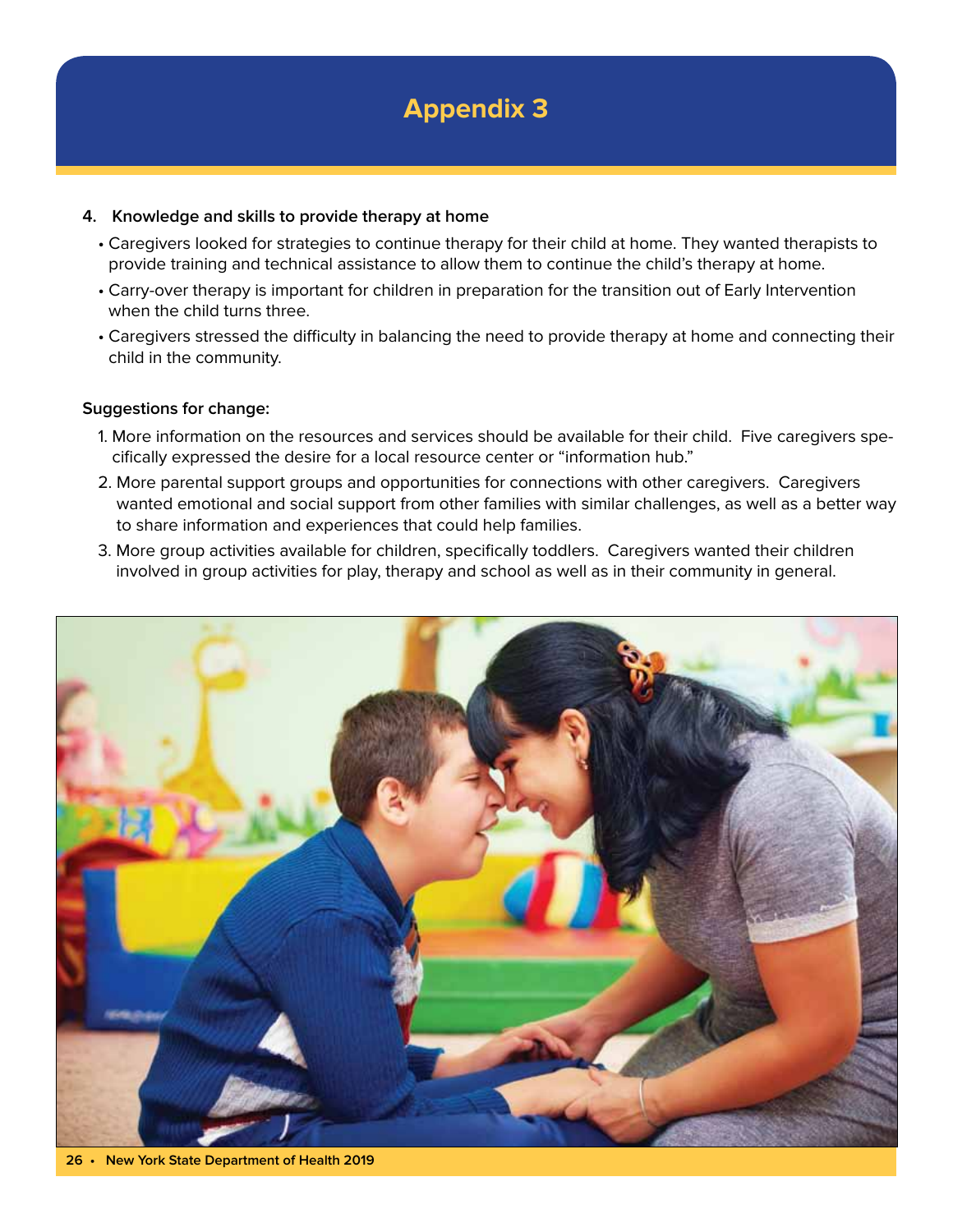### **Feedback from Caregivers and Providers Participating in the Early Hearing Detection and Intervention (EHDI) Program Learning Collaborative**

Caregivers and providers, in separate groups, provided feedback on two specific topics related to EHDI: 1) receiving a diagnosis of hearing loss and 2) referral to Early Intervention services. Feedback was received from 5 caregivers and 17 providers. Caregiver feedback reflects their experiences at the time of hearing screening and diagnosis. Feedback received from caregivers and providers at the EHDI sessions is summarized below.

- **1. Inconsistent messaging and the need for emotional support when receiving a failed newborn hearing screening result**
	- Some caregivers reported being told in the hospital that fluid in the ear was a possible reason that their infant did not pass their initial hearing screening, without providing any further information about next steps or the importance of follow-up after a failed hearing screening.
	- Birthing hospital staff stated that the hospital's policy is to not tell a parent fluid in the ear is the reason for the failed hearing screening. Staff reported their policy is to give parents the result of the screening.
	- Staff recognized the importance of educating the family about the test result and the need for follow-up testing. Their goal is to not overly alarm the family but to ensure the results are taken seriously.
	- It was acknowledged by both caregivers and providers that inconsistent messaging can lead to delays in diagnosis and a lack of trust in the provider community.

#### **2. Finding and accessing a provider who can perform the appropriate diagnostic testing**

- A limited number of audiologists perform an auditory brainstem response (ABR) test, which is the test to diagnose hearing loss in an infant.
- Some caregivers expressed frustration at being referred to a provider who could not perform the necessary ABR test, that test results were not properly documented to qualify for EI services, or that they were referred to a provider who did not participate with their health insurance plan. These issues lead to delay in diagnosis and intervention services.
- Hospital staff reported that if the infant is not added to the family's health insurance plan soon after birth, it can cause a delay in scheduling appropriate diagnostic testing.
- Hospital staff reported that not knowing the infant's health insurance plan can cause problems when they try to schedule a follow-up appointment with an audiologist.
- As required by New York State Public Health Law, most birthing hospitals provided parents with a list of audiologists who are approved to perform diagnostic testing, however one hospital's procedure was to refer families back to its own audiology practice only.
- Transportation and excessive driving distances caused issues for caregivers traveling from rural locations. However, birthing hospital staff did not recognize this barrier or challenge when scheduling follow-up diagnostic testing.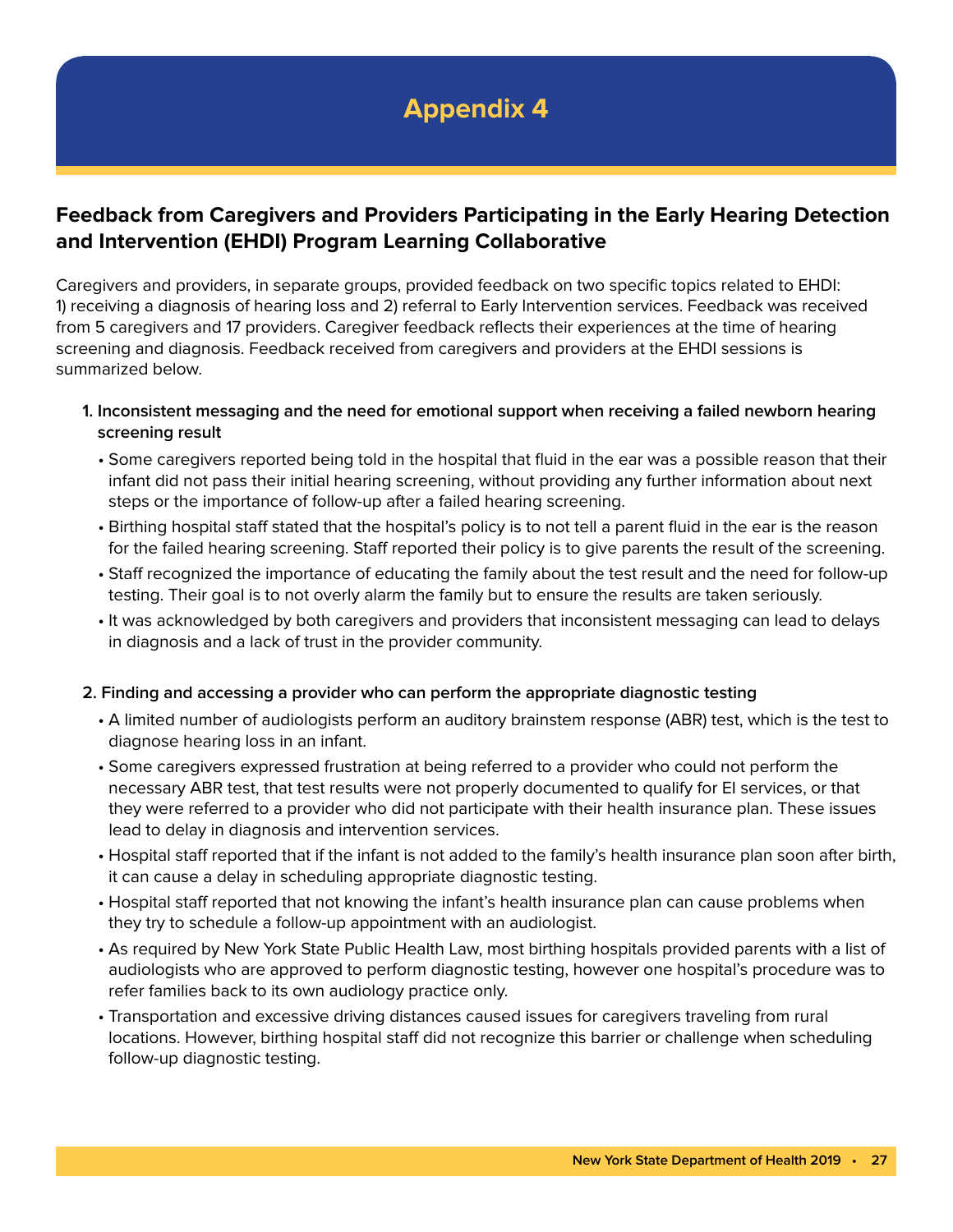

#### **3. Lack of communication between providers**

- Caregivers and providers both reported a lack of communication between the birthing hospital and the pediatrician.
- Audiologists reported that if an infant does not pass the follow-up diagnostic hearing test, they make a referral to the EI Program, as required by New York State Public Health Law, but not all caregivers reported receiving a referral for EI from the audiologist.
- Caregivers reported that their pediatricians were not always aware of the failed hearing screening results. Pediatricians should be made aware of hearing screening results to ensure follow-up appointments are kept. The pediatrician's role in reminding the caregivers about follow up testing was viewed as important since the infant is seen several times between birth and three years for well child visits.
- Most families were not aware that they could contact the EI Program directly, without a referral from the audiologist or pediatrician.

#### **4. Lack of designated Early Intervention service coordinators for hearing loss**

- Caregivers reported that the process of choosing an EI service coordinator is overwhelming. The EI Program serves children with many types of disabilities and diagnoses and must ensure a multidisciplinary evaluation, so evaluators may not be able to diagnose hearing loss or assess the needs of children with hearing loss.
- EI providers stated that many areas of the state do not typically have an audiologist as part of the multidisciplinary evaluation team, and children must have a supplemental evaluation scheduled if the child does not get referred with diagnosed hearing loss.

#### **Suggestions for change**

- 1. Both caregivers and providers said they wanted a designated Early Intervention evaluator and coordinator that specializes in hearing loss.
- 2. Caregivers wanted a follow-up home visit or telephone call from a Public Health Nurse for all parents/caregivers of infants who did not pass the hearing screening. The nurse would serve as a single point of contact for referrals and supports available locally as well as state programs.
- 3. Public Health Law mandates education for caregivers of infants who do not pass hearing screening, however compliance with this mandate is difficult to enforce. Caregivers expressed their desire for more emphasis at the birthing hospital on what the screening means and what steps are needed for follow-up both verbally or via video and via print distribution.
- 4. Caregivers felt they were provided with an overwhelming amount of information when they left the hospital; staff should ensure that all caregivers of infants who did not pass the hearing screening are provided with specific information on hearing loss such as the "Can your baby hear you?" brochure with an emphasis on important next steps.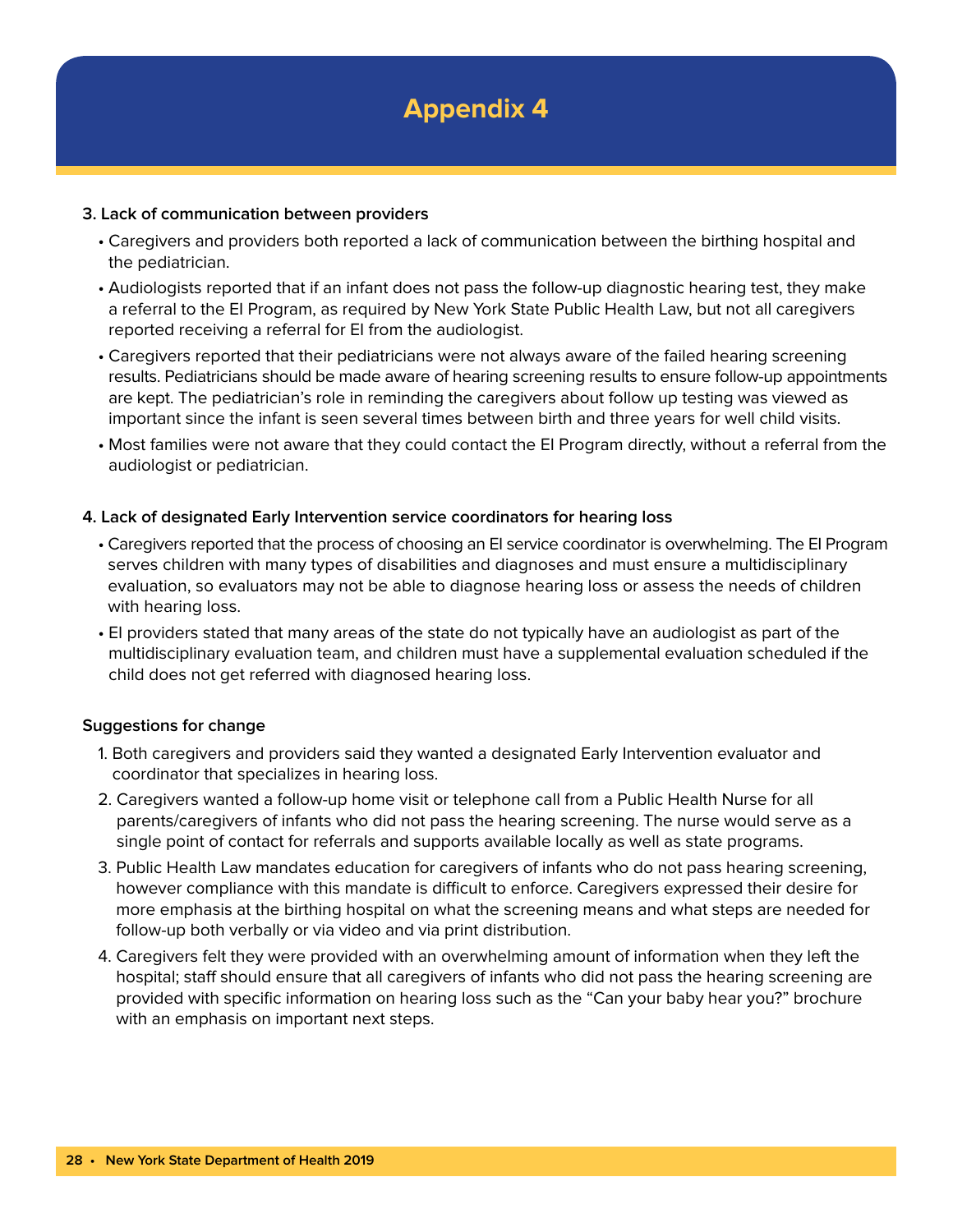### **Feedback from Caregivers and Providers Obtained via the Online Mapping Tool or a Group Webinar**

NYSDOH virtually engaged caregivers and providers through multiple partners and organizations. The Early Intervention (EI) Partners Training Project, local Title V staff from both the CYSHCN and EI programs, and Parent to Parent of New York State staff were provided instruction and an online mapping tool to complete a map of their own from the role of either caregiver or provider. Independent entry resulted in feedback from 29 caregivers and 21 providers. Participants recruited through the Westchester Institute for Human Development's Leadership Education in Neurodevelopmental Disabilities (LEND) fellowship program and Families Together in New York State's Family Advocacy group completed group mapping activities via webinar which resulted in feedback from 17 caregivers.

The most commonly identified challenges and suggestions for change from caregivers and providers who used the online mapping tool are summarized below.

#### **Feedback from Caregivers**

- **1. Providing financial support, including health insurance**
	- Providing financial support for my family was a common responsibility identified by caregivers.
	- Obtaining financial support for services was identified as a common need.
	- Having health insurance was important to cover necessary health services.

#### **2. Integrating the child and their family into their community**

- Many caregivers said they needed opportunities for community involvement or social opportunities for their child.
- Few caregivers identified resources for social supports, which indicated these were not available or not accessible for CYSHCN.

#### **3. Social and Emotional Support**

- Caregivers said they needed support for their needs and their families' needs.
- Caregivers said their key responsibility was to ensure their child had social opportunities and emotional support.
- Caregivers said they needed understanding from their community and friends.
- Parents identified their network of family and friends as a helpful resource.

#### **4. Information and Knowledge**

- Most caregivers said they needed information, knowledge, or the skills to find the information.
- Caregivers needed information on their child's diagnosis given in terms they could understand.
- Two parents mentioned the need for an up-to-date resource guide.
- Parents identified resources that were needed, including coordination of services or case managers, family advocacy groups, training and educational opportunities, and education from health care providers.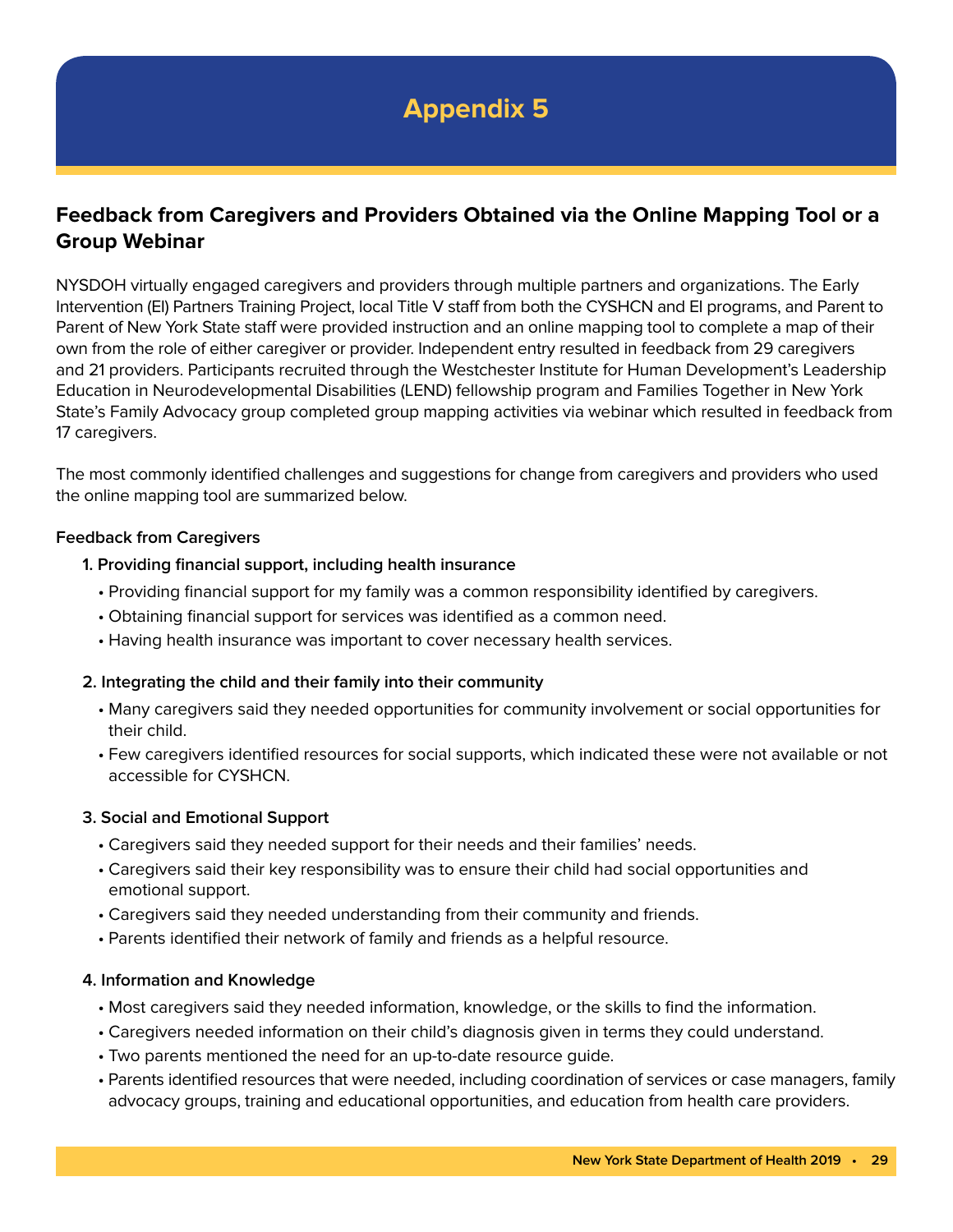### **Suggestions for change reported by caregivers included:**

- 1. Caregivers wanted more financial support available for families of CYSHCN.
- 2. Caregivers wanted more help with care coordination activities.
- 3. Caregivers wanted more opportunities and equipment so their child can be active and involved in their community.
- 4. Caregivers wanted more family and peer support in caring for their CYSHCN.

### **Feedback from providers**

- **1. Knowledge of resources, programs and providers**
	- Most providers said they needed to know about local resources in their community, availability of providers and specialists, and how state programs serve CYSHCN.
	- Some providers noted that there were not enough qualified providers available locally or that capacity was an issue.
	- Finding time to become familiar with all the resources is a challenge for LHD staff who have other responsibilities.



#### **2. Networking and outreach opportunities**

- Providers recognized that networking and outreach activities are needed to reach families in need.
- Common methods of outreach included attending health fairs and community events, developing social media, and networking with schools and local agencies to provide information about the CYSHCN program.
- Some providers stated they wanted more contact with families and to receive more referrals from the Early Intervention Program.
- Several providers identified the need for a current resource guide.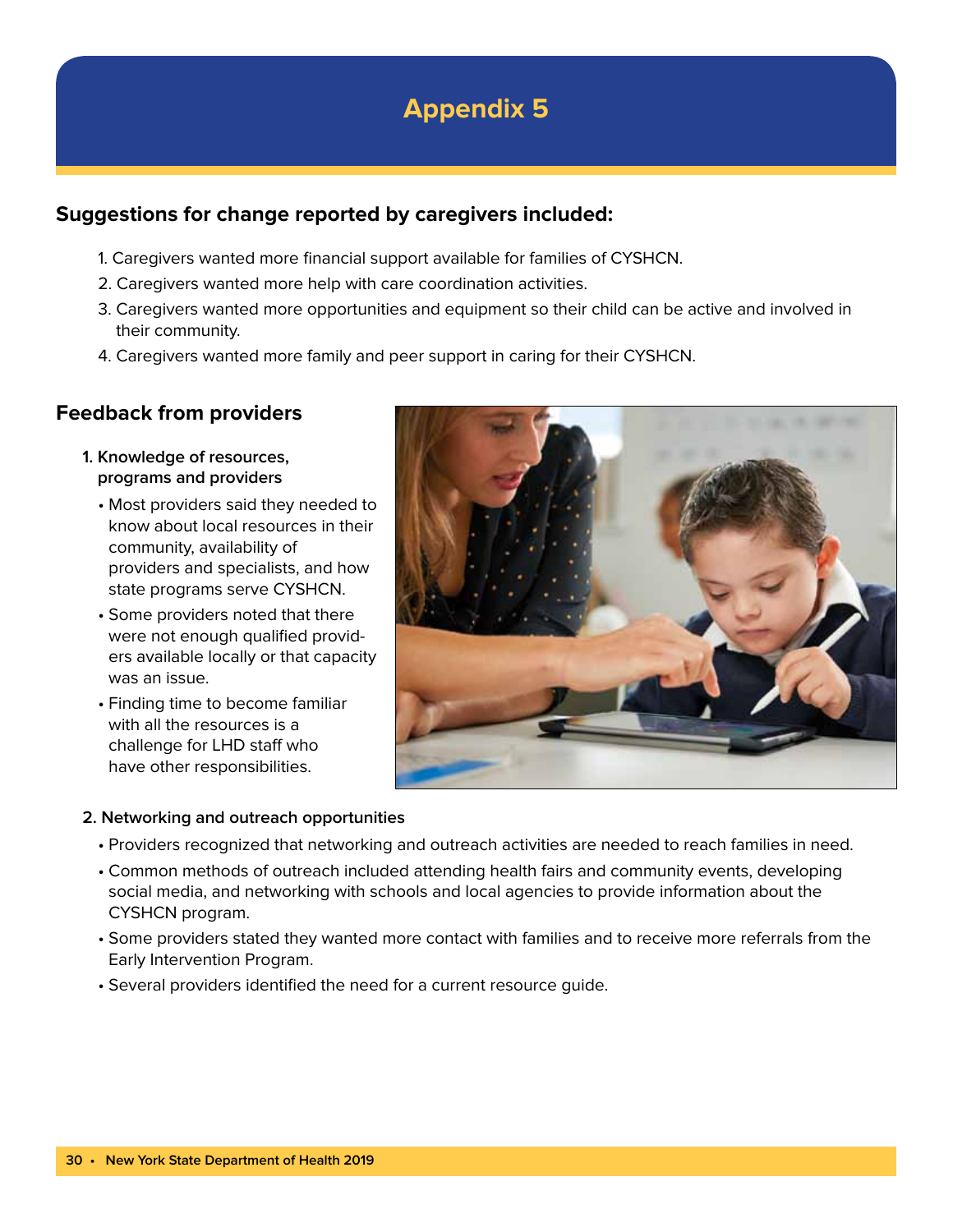### **Suggestions for change reported by providers included:**

#### **1. More funding**

- Providers felt that more funding is needed to support programs and services for CYSHCN.
- Providers said they needed more staff and time to meet the needs of families.

#### **2. Guidance and training**

- Providers would like a clearer understanding of policies and procedures for the CYSHCN program and detailed guidance on grant activities.
- Providers would like guidance and training from state agencies, including NYSDOH and OPWDD, and from their local health department.